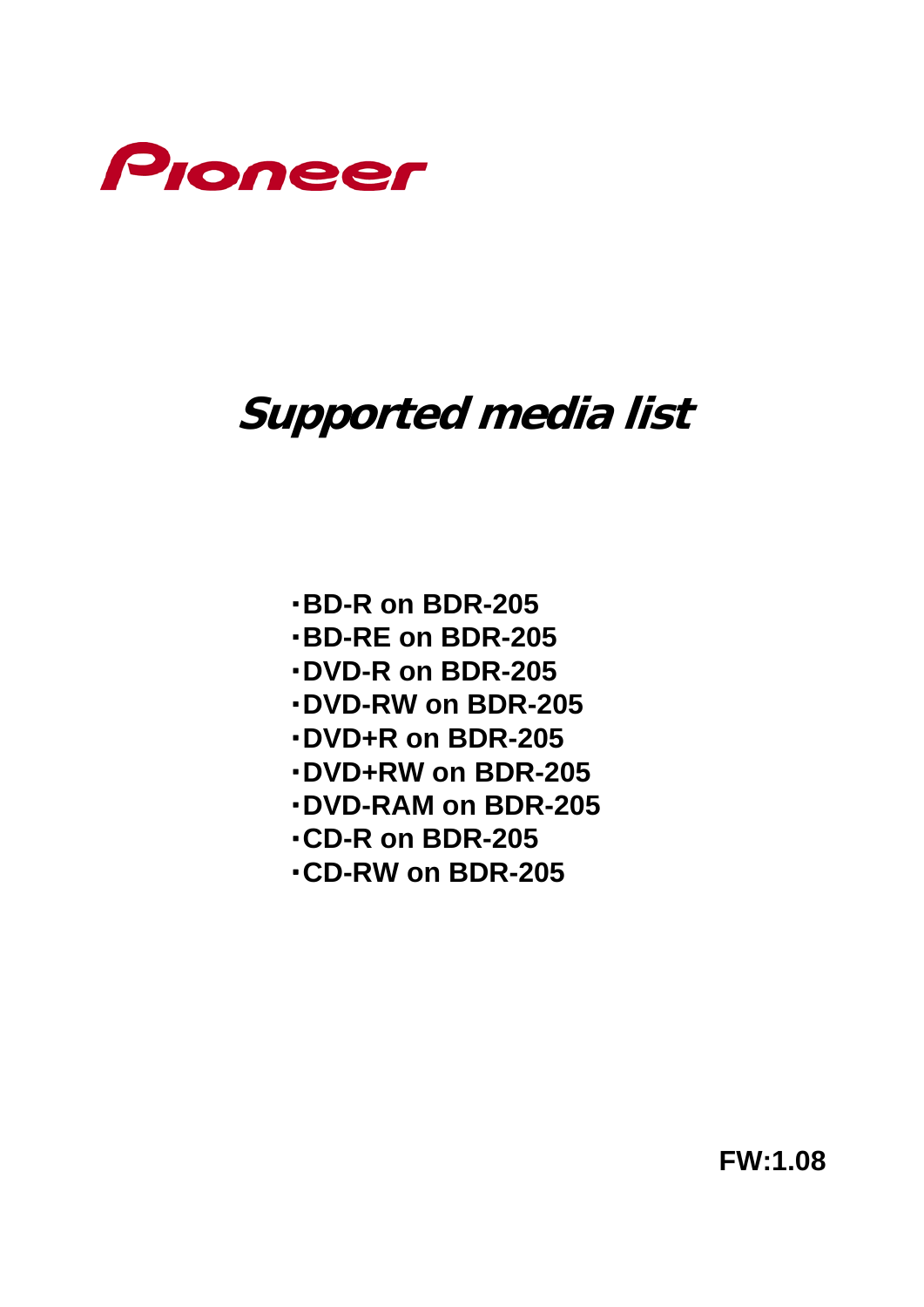

#### **BD-R (2x format disc)**

**Writing speed : 2x**

|     |            |                 |    |                          |                          |                          | Strategy Status          |                          |                          |                          |    |                          |                          |         |
|-----|------------|-----------------|----|--------------------------|--------------------------|--------------------------|--------------------------|--------------------------|--------------------------|--------------------------|----|--------------------------|--------------------------|---------|
| No. | Maker      | Manufacturer ID |    |                          |                          |                          |                          |                          | CAV                      |                          |    |                          | CAV CAV CAV CAV          | Remarks |
|     |            |                 | 2x | 4x                       | 6x                       | 8x                       | $10x$ $12x$              |                          | 4x                       | 6x                       | 8x | 10x                      | 12x                      |         |
|     | <b>CMC</b> | " CMCMAGBA2"    | Y  |                          |                          |                          |                          |                          |                          |                          |    |                          | $\overline{\phantom{0}}$ |         |
| 2   | Daxon      | "Daxon_R2X"     | Y  | $\overline{\phantom{0}}$ |                          | $\overline{\phantom{0}}$ | $\overline{\phantom{a}}$ | $\overline{\phantom{0}}$ | $\overline{\phantom{a}}$ | $\overline{\phantom{0}}$ |    |                          | $\overline{\phantom{0}}$ |         |
| 3   | MAXELL     | "MAXELLRS1"     | Y  | $\overline{\phantom{a}}$ | $\overline{\phantom{0}}$ | $\overline{\phantom{a}}$ | -                        | $\overline{\phantom{a}}$ | $\overline{\phantom{0}}$ | $\overline{\phantom{a}}$ | -  | $\overline{\phantom{0}}$ | -                        | 8cm     |
| 4   | Panasonic  | "MEI TO1"       | Y  | $\overline{\phantom{a}}$ |                          | $\overline{\phantom{0}}$ | $\overline{\phantom{0}}$ | $\overline{\phantom{0}}$ | $\overline{\phantom{0}}$ | $\overline{\phantom{a}}$ |    | $\overline{\phantom{a}}$ | $\overline{\phantom{0}}$ |         |
| 5   | PHILIPS    | "PHILIPR02"     | Y  | $\overline{\phantom{a}}$ | -                        |                          | -                        | $\overline{\phantom{a}}$ | -                        | -                        |    |                          | $\overline{\phantom{a}}$ |         |
| 6   | RITEK      | "RITEK BR1"     | Y  | -                        |                          |                          | $\overline{\phantom{a}}$ | $\overline{\phantom{0}}$ |                          | $\overline{\phantom{a}}$ |    |                          | $\overline{\phantom{0}}$ |         |
| 7   | SONY       | "SONY_NO1"      | Y  | -                        | -                        | -                        | -                        | $\overline{\phantom{a}}$ | $\overline{\phantom{a}}$ | -                        |    |                          | $\overline{\phantom{a}}$ |         |
| 8   | SONY       | "SONY__NS1"     | Y  | $\overline{\phantom{0}}$ |                          | $\overline{\phantom{0}}$ | -                        | $\overline{\phantom{0}}$ | $\overline{\phantom{0}}$ | $\overline{\phantom{0}}$ |    |                          | $\overline{\phantom{0}}$ |         |
| 9   | <b>TDK</b> | "TDKBLDRBA"     | Y  | -                        | -                        |                          | -                        | $\overline{\phantom{a}}$ | -                        | -                        |    |                          | $\overline{\phantom{a}}$ |         |
| 10  | TDK        | "TDKBLDRDA"     | Y  | $\overline{\phantom{0}}$ |                          | $\overline{\phantom{0}}$ | $\overline{\phantom{a}}$ | $\overline{\phantom{0}}$ | $\overline{\phantom{a}}$ | $\overline{\phantom{a}}$ |    | $\overline{\phantom{a}}$ | $\overline{\phantom{m}}$ | 8cm     |
| 11  | <b>MKM</b> | "VERBATIMa"     | Y  | -                        | -                        |                          | -                        | $\overline{\phantom{a}}$ |                          | -                        |    |                          | $-$                      |         |

**In case of unknown MID, the writing speed is limited to 2x.**

## **BD-R (LtoH 2x format disc)**

|     | Writing speed : 2x |                 |    |    |                          |                                |                          |                          |  |                          |                     |         |
|-----|--------------------|-----------------|----|----|--------------------------|--------------------------------|--------------------------|--------------------------|--|--------------------------|---------------------|---------|
|     |                    |                 |    |    |                          | Strategy Status                |                          |                          |  |                          |                     |         |
| No. | Maker              | Manufacturer ID |    |    |                          |                                |                          |                          |  |                          | CAV CAV CAV CAV CAV | Remarks |
|     |                    |                 | 2x | 4x |                          | 6x 8x 10x 12x 4x 6x 8x 10x 12x |                          |                          |  |                          |                     |         |
|     | TAIYOYUDEN         | "TYG-BDY01"     | T  |    |                          |                                |                          | -                        |  |                          |                     |         |
|     | MKM                | "VERBATIMw"     |    |    | $\overline{\phantom{a}}$ |                                | $\overline{\phantom{a}}$ | $\overline{\phantom{a}}$ |  | $\overline{\phantom{a}}$ |                     |         |

**In case of unknown MID, the writing speed is limited to 2x.**

#### **BD-R (4x format disc)**

| Writing speed: $2x$ , $4x$ , $6x$ , $8x$ , $10x$ , $12x$ |  |  |  |  |  |  |  |  |
|----------------------------------------------------------|--|--|--|--|--|--|--|--|
|----------------------------------------------------------|--|--|--|--|--|--|--|--|

|     |            |                             | Strategy Status |                          |                          |                          |                          |                          |  |     |                 |    |                          |                          |         |
|-----|------------|-----------------------------|-----------------|--------------------------|--------------------------|--------------------------|--------------------------|--------------------------|--|-----|-----------------|----|--------------------------|--------------------------|---------|
| No. | Maker      | Manufacturer ID             |                 |                          |                          |                          |                          |                          |  | CAV | CAV CAV CAV CAV |    |                          |                          | Remarks |
|     |            |                             | 2x              | 4x                       | 6x                       | 8x                       |                          | $10x$ $12x$              |  | 4x  | 6x              | 8x | 10x                      | 12x                      |         |
|     | <b>CMC</b> | " CMCMAGBA3"                | Y               | -                        |                          |                          |                          |                          |  | Υ   | Y               | Y  | Y                        | $\overline{\phantom{0}}$ |         |
| 2   | Daxon      | "Daxon_R4X"                 | Y               | -                        | $\overline{\phantom{0}}$ | $\overline{\phantom{0}}$ | $-$                      | $\overline{\phantom{0}}$ |  | Y   | Y               | Υ  | $\overline{\phantom{0}}$ | $\overline{\phantom{0}}$ |         |
| 3   | Infomedia  | "INFOMER30"                 | Y               | н.                       | $\overline{\phantom{0}}$ | -                        | -                        | $\overline{\phantom{a}}$ |  | Y   | Y               | Y  | -                        | $-$                      |         |
| 4   | Infosource | "ISMMBDR01"                 | Y               | -                        | $\overline{\phantom{0}}$ | $\overline{\phantom{0}}$ | $\overline{\phantom{a}}$ | $\overline{\phantom{a}}$ |  | Y   | Y               | Υ  | $\overline{\phantom{0}}$ | $\overline{\phantom{0}}$ |         |
| 5   | LGE        | "LGEBRAS04"                 | Y               | -                        | -                        | -                        | -                        | -                        |  | Y   | Y               | Y  |                          | $\overline{\phantom{0}}$ |         |
| 6   | MBI        | "MBI R04"                   | Y               | -                        | $\overline{\phantom{0}}$ | $\overline{\phantom{0}}$ | $-$                      | $\overline{\phantom{a}}$ |  | Y   | Υ               | Υ  | $\overline{\phantom{0}}$ |                          |         |
| 7   | Panasonic  | " $MEI$ <sub>___T02</sub> " | Y               | -                        | $\overline{\phantom{0}}$ | -                        | -                        | $\overline{\phantom{a}}$ |  | Y   | Y               | Y  | Y                        | $-$                      |         |
| 8   | PHILIPS    | "PHILIPR04"                 | Y               | -                        | $\overline{\phantom{0}}$ | $\overline{\phantom{0}}$ | $-$                      | $\overline{\phantom{0}}$ |  | Y   | Y               | Y  | Y                        | $\overline{\phantom{0}}$ |         |
| 9   | RITEK      | "RITEK BR2"                 | Y               | -                        | $\overline{\phantom{0}}$ | $-$                      | $\overline{\phantom{a}}$ | $\overline{\phantom{a}}$ |  | Y   | Υ               | Y  | Y                        | $\overline{\phantom{0}}$ |         |
| 10  | SONY       | "SONY_NN2"                  | Y               | $\overline{\phantom{0}}$ | $\overline{\phantom{0}}$ | $\overline{\phantom{0}}$ | $-$                      | $\overline{\phantom{0}}$ |  | Y   | Υ               | Υ  | Y                        | Υ                        |         |
| 11  | SONY       | "SONY NS2"                  | Y               | Y                        | $\overline{\phantom{0}}$ | $-$                      | $\overline{\phantom{a}}$ | $\overline{\phantom{a}}$ |  | -   | $\sim$          | -  | -                        | $-$                      |         |
| 12  | TDK        | "TDKBLDRBB"                 | Y               | -                        | $\overline{\phantom{0}}$ | $\overline{\phantom{0}}$ | $-$                      | $\overline{\phantom{0}}$ |  | Y   | Y               | Y  | Y                        | $\overline{\phantom{0}}$ |         |
| 13  | <b>MKM</b> | "VERBATIMC"                 | Y               | -                        | ۰                        | -                        | -                        | $\overline{\phantom{a}}$ |  | Y   | Υ               | Y  | Y                        | $-$                      |         |

**In case of unknown MID, the writing speed is limited to 2x and 4x.**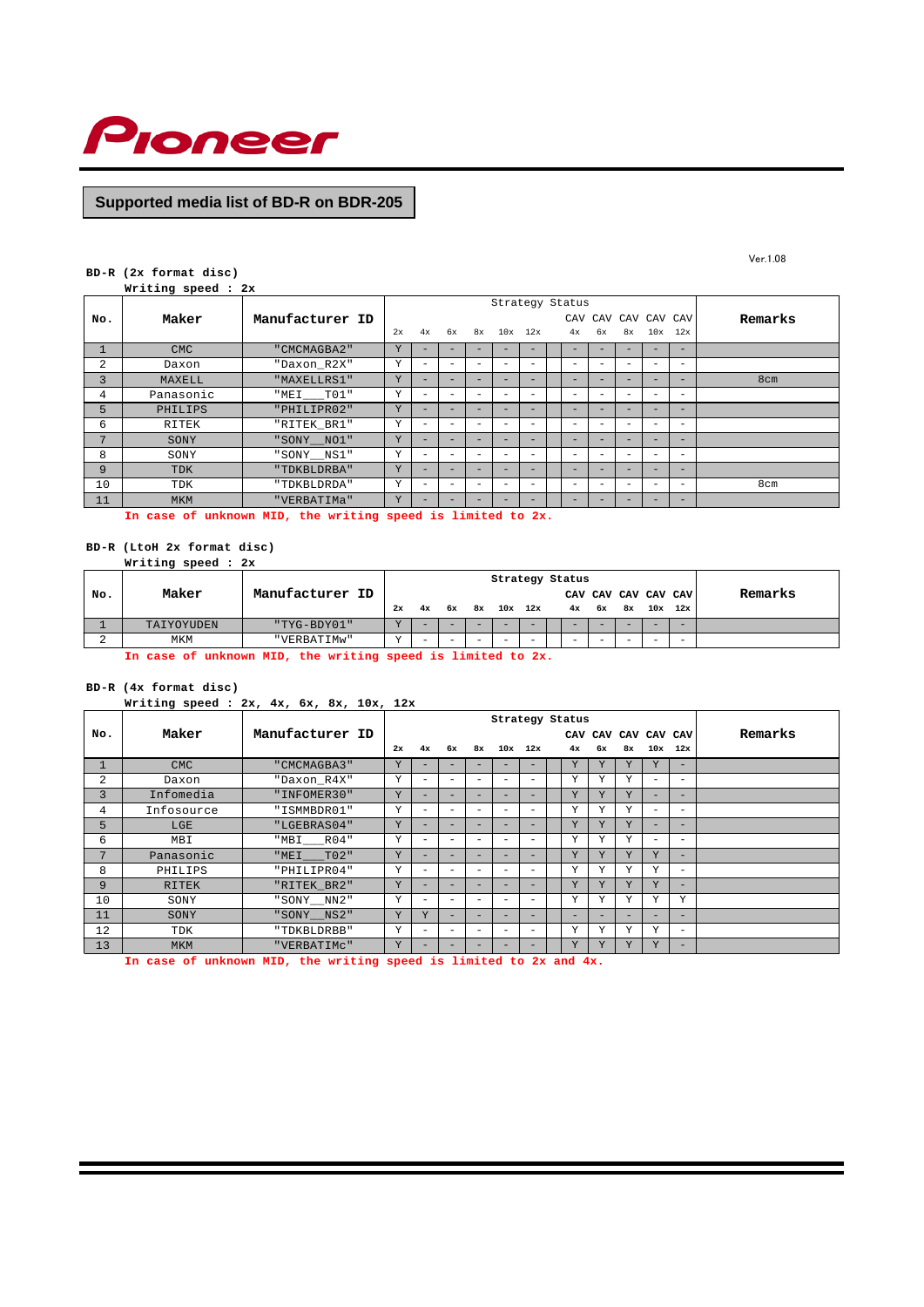

#### **BD-R (LtoH 4x format disc)**

**Writing speed : 2x, 4x**

|     |            |                 |           |    |        |    |     | Strategy Status |        |           |        |        |                     |         |
|-----|------------|-----------------|-----------|----|--------|----|-----|-----------------|--------|-----------|--------|--------|---------------------|---------|
| No. | Maker      | Manufacturer ID |           |    |        |    |     |                 |        |           |        |        | CAV CAV CAV CAV CAV | Remarks |
|     |            |                 | 2x        | 4x | 6x     | 8x | 10x | 12x             |        | $4x$ $6x$ | 8x     |        | $10x$ $12x$         |         |
|     | TAIYOYUDEN | "TYG-BDY03"     | <b>TT</b> |    |        |    | -   | -               |        |           | -      |        |                     |         |
|     | MKM        | "VERBATIMV"     | $\tau$    |    | $\sim$ | -  | -   | $\sim$          | $\sim$ | -         | $\sim$ | $\sim$ | $\sim$              |         |
|     | .          |                 |           |    |        |    |     | .               |        |           |        |        |                     |         |

**In case of unknown MID, the writing speed is limited to 2x and 4x.**

#### **BD-R (6x format disc)**

**Writing speed : 2x, 4x, 6x, 8x, 10x, 12x**

|     |            |                                                                                                                                                                                                                                | Strategy Status |    |        |    |  |             |  |              |    |              |                     |                          |         |
|-----|------------|--------------------------------------------------------------------------------------------------------------------------------------------------------------------------------------------------------------------------------|-----------------|----|--------|----|--|-------------|--|--------------|----|--------------|---------------------|--------------------------|---------|
| No. | Maker      | Manufacturer ID                                                                                                                                                                                                                |                 |    |        |    |  |             |  |              |    |              | CAV CAV CAV CAV CAV |                          | Remarks |
|     |            |                                                                                                                                                                                                                                | 2x              | 4x | 6x     | 8x |  | $10x$ $12x$ |  | 4x           | 6x |              | 8x 10x 12x          |                          |         |
|     | CMC        | "CMCMAGBA5"                                                                                                                                                                                                                    | Υ               |    |        |    |  |             |  | Υ            | Υ  |              | Y                   |                          |         |
| 2   | LGE        | "LGEBRAS06"                                                                                                                                                                                                                    | Υ               |    | -      |    |  | -           |  | $\mathbf v$  | v  | $\mathbf{v}$ | Υ                   | $\overline{\phantom{a}}$ |         |
| 3   | <b>MBI</b> | "MBI R06"                                                                                                                                                                                                                      | Y               |    | -      |    |  |             |  | Y            | Y  | $\mathbf{v}$ | Y                   |                          |         |
| 4   | Panasonic  | "MEI RA1"                                                                                                                                                                                                                      | Υ               |    | $\sim$ |    |  | -           |  | $\mathbf{v}$ | Y  |              | Υ                   | Y                        |         |
| 5   | Optodisc   | "OTCBDR002"                                                                                                                                                                                                                    | Y               |    | -      |    |  |             |  | Y            | Y  | $\mathbf{v}$ | -                   |                          |         |
| 6   | RITEK      | "RITEK BR3"                                                                                                                                                                                                                    | Υ               |    | -      |    |  |             |  | v            | v  |              | $\tau$              | $\overline{\phantom{a}}$ |         |
| 7   | SONY       | "SONY NN3"                                                                                                                                                                                                                     | Y               |    | -      |    |  |             |  | Y            | Y  | Y            | Y                   | Y                        |         |
| 8   | TDK        | "TDKBLDRBD"                                                                                                                                                                                                                    | Υ               |    | $\sim$ |    |  | -           |  | Y            | Y  | 37           | Υ                   | $\sim$                   |         |
| 9   | <b>MKM</b> | "VERBATIMe"                                                                                                                                                                                                                    | Υ               |    | -      |    |  | -           |  | Y            | Y  | $\mathbf{v}$ | Y                   | $\overline{\phantom{a}}$ |         |
|     |            | was a construction of the service of the construction of the field of the field of the construction of the construction of the construction of the construction of the construction of the construction of the construction of |                 |    |        |    |  |             |  |              |    |              |                     |                          |         |

**In case of unknown MID, the writing speed is limited to 2x and 4x.**

## **BD-R (LtoH 6x format disc)**

**Writing speed : 2x, 4x, 6x CAV CAV CAV CAV CAV No. Maker Manufacturer ID Remarks 2x 4x 6x 8x 10x 12x 4x 6x 8x 10x 12x** 1 MKM "VERBATIMu" Y Y Y Y - - - - - - - - - -**Strategy Status**

**In case of unknown MID, the writing speed is limited to 2x and 4x.**

**BD-R(DL) (2x format disc)**

**Writing speed : 2x**

|     | Strategy Status |                 |    |    |                          |  |  |               |  |                          |           |    |             |                     |         |
|-----|-----------------|-----------------|----|----|--------------------------|--|--|---------------|--|--------------------------|-----------|----|-------------|---------------------|---------|
| No. | Maker           | Manufacturer ID |    |    |                          |  |  |               |  |                          |           |    |             | CAV CAV CAV CAV CAV | Remarks |
|     |                 |                 | 2x | 4x |                          |  |  | 6x 8x 10x 12x |  |                          | $4x$ $6x$ | 8x | $10x$ $12x$ |                     |         |
|     | Panasonic       | "MEI TO1"       |    |    | $\overline{\phantom{a}}$ |  |  |               |  | $\overline{\phantom{a}}$ |           | -  |             | -                   |         |
| ∠   | TDK             | "TDKBLDRFA"     |    |    | -                        |  |  | $\sim$        |  | -                        |           | -  |             | -                   |         |
|     | <b>MKM</b>      | "VERBATIMb"     |    |    |                          |  |  | -             |  | $\overline{\phantom{a}}$ |           |    |             |                     |         |

**In case of unknown MID, the writing speed is limited to 2x and 4x.**

## **BD-R(DL) (4x format disc)**

**Writing speed : 2x, 4x, 6x, 8x, 10x**

|     |            |                 |           |                          |   |   | Strategy Status          |          |        |    |             |                     |         |
|-----|------------|-----------------|-----------|--------------------------|---|---|--------------------------|----------|--------|----|-------------|---------------------|---------|
| No. | Maker      | Manufacturer ID |           |                          |   |   |                          |          |        |    |             | CAV CAV CAV CAV CAV | Remarks |
|     |            |                 | 2x        | 4x                       |   |   | 6x 8x 10x 12x            | 4x 6x 8x |        |    | $10x$ $12x$ |                     |         |
|     | Panasonic  | "MEI TO2"       |           |                          | - |   | $\overline{\phantom{a}}$ |          |        |    |             |                     |         |
| ▵   | TDK        | "TDKBLDRFB"     | <b>TT</b> | $\overline{\phantom{a}}$ | - | - | $\sim$                   |          |        |    | $\sim$      | -                   |         |
|     | <b>MKM</b> | "VERBATIMd"     | $\tau$    |                          | - |   | $\overline{\phantom{a}}$ |          | $\tau$ | 77 | -           |                     |         |

**In case of unknown MID, the writing speed is limited to 2x and 4x.**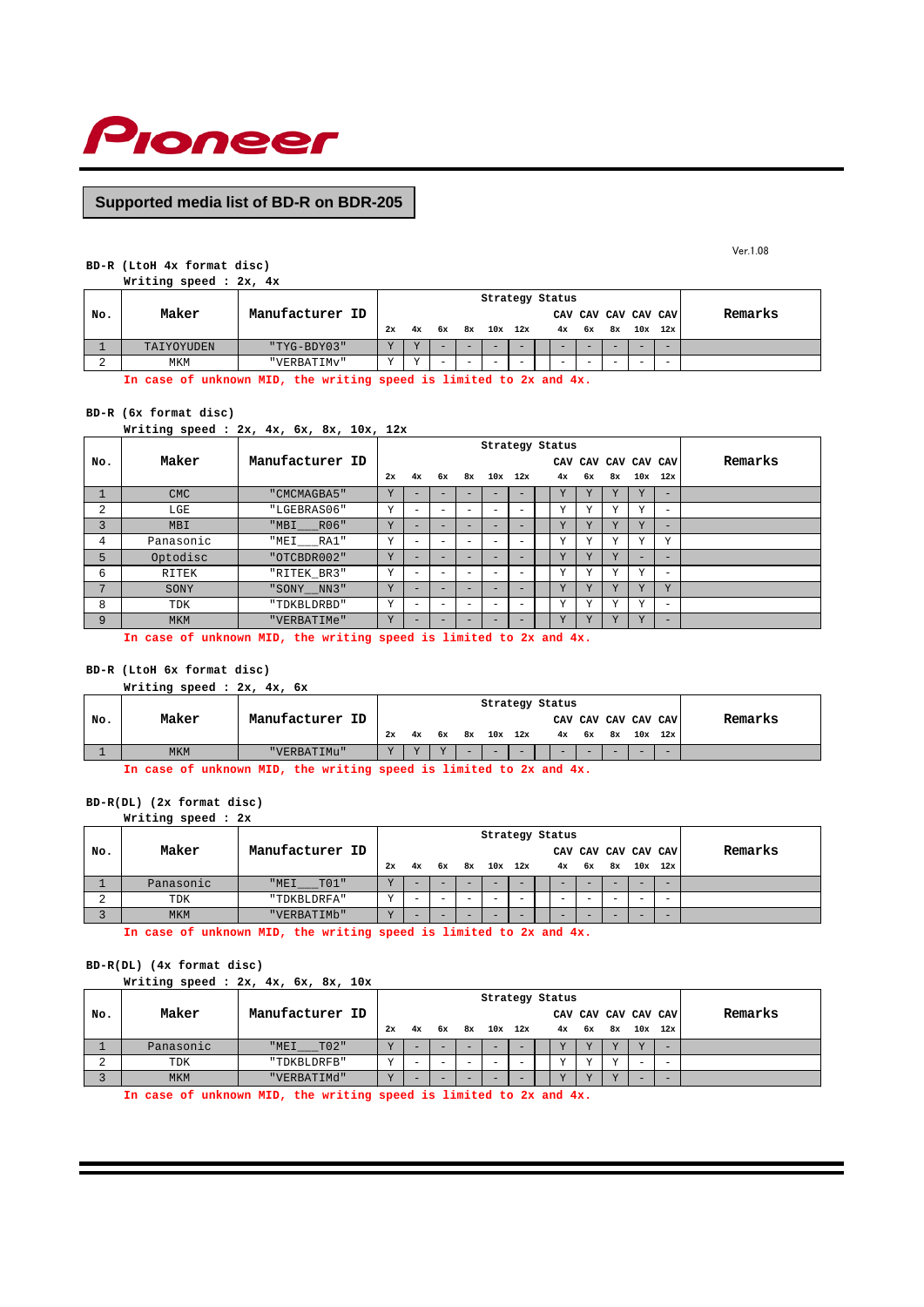

Ver.1.08

## **BD-R(DL) (6x format disc)**

**Writing speed : 2x, 4x, 6x, 8x, 10x, 12x**

|     | Strategy Status |                 |           |    |                          |                          |     |     |           |    |           |           |                          |         |
|-----|-----------------|-----------------|-----------|----|--------------------------|--------------------------|-----|-----|-----------|----|-----------|-----------|--------------------------|---------|
| No. | Maker           | Manufacturer ID |           |    |                          |                          |     |     |           |    |           |           | CAV CAV CAV CAV CAV      | Remarks |
|     |                 |                 | 2x        | 4x | 6x                       | 8x                       | 10x | 12x | 4x        | 6x | 8ж        |           | $10x$ $12x$              |         |
|     | Panasonic       | "MEI RB1"       | <b>TT</b> | -  |                          |                          | -   |     | <b>TT</b> |    |           | <b>TT</b> |                          |         |
| ∠   | TDK             | "TDKBLDRFD"     | <b>TT</b> | -  | $\overline{\phantom{0}}$ | $\overline{\phantom{0}}$ | -   | -   | <b>TT</b> |    | <b>TT</b> |           | $\overline{\phantom{0}}$ |         |
|     | <b>MKM</b>      | "VERBATIMf"     | $\tau$    |    |                          |                          | -   |     |           |    |           |           | -                        |         |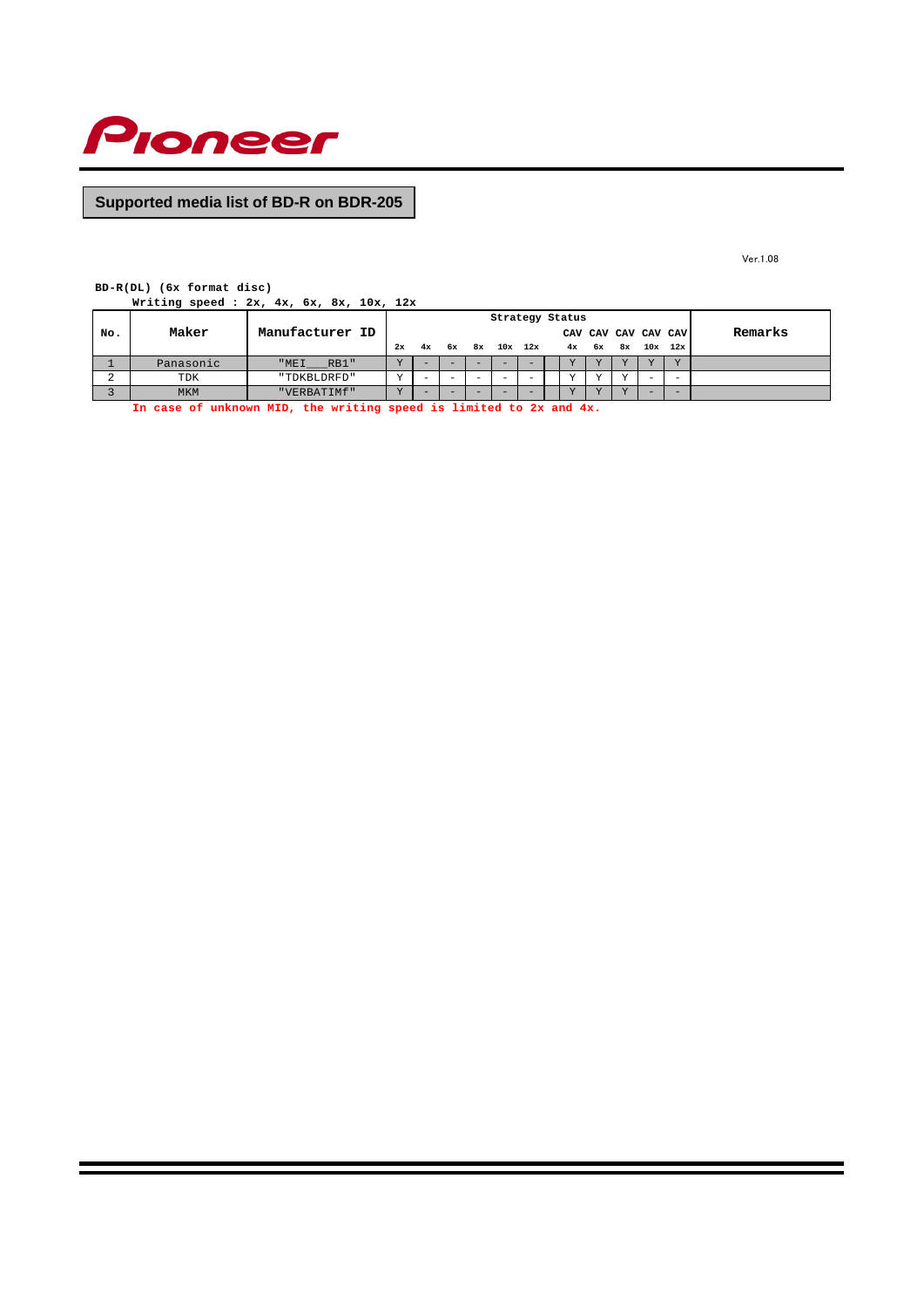

Ver.1.08

|  | BD-RE (2x format disc) |
|--|------------------------|

**Writing speed : 2x** 

|     |              |                 |    | Strategy Status |
|-----|--------------|-----------------|----|-----------------|
| No. | Maker        | Manufacturer ID | 2x | Remarks         |
| 1   | <b>CMC</b>   | " CMCMAGCN2"    | Y  |                 |
| 2   | Imation      | "IMATN_E_2"     | Υ  |                 |
| 3   | <b>JVC</b>   | "JVCRE1101"     | Y  |                 |
| 4   | LGE          | "LGEBRES01"     | Υ  |                 |
| 5   | MAXELL       | "MAXELLES1"     | Y  | 8cm             |
| 6   | MBI          | E02"<br>"MBI    | Υ  |                 |
| 7   | Panasonic    | $T01$ "<br>"MEI | Y  |                 |
| 8   | PHILIPS      | "PHILIPW02"     | Υ  |                 |
| 9   | <b>RITEK</b> | "RITEK_BW1"     | Y  |                 |
| 10  | SONY         | "SONY ES1"      | Υ  |                 |
| 11  | TDK          | "TDKBLDWBA"     | Y  |                 |
| 12  | TDK          | "TDKBLDWDA"     | Υ  | 8cm             |
| 13  | <b>MKM</b>   | "VERBATIMO"     | Y  |                 |

**In case of unknown MID, the writing speed is limited to 2x.**

# **BD-RE(DL) (2x format disc)**

**Writing speed : 2x**

|     |           |                 |                         | Strategy Status |
|-----|-----------|-----------------|-------------------------|-----------------|
| No. | Maker     | Manufacturer ID | 2x                      | Remarks         |
|     | Panasonic | "MEI TO1"       |                         |                 |
|     | SONY      | "SONY ED4"      | ٦T                      |                 |
|     | TDK       | "TDKBLDWfa"     | ٦7                      |                 |
|     | MKM       | "VERBATIM1"     | $\overline{\mathbf{v}}$ |                 |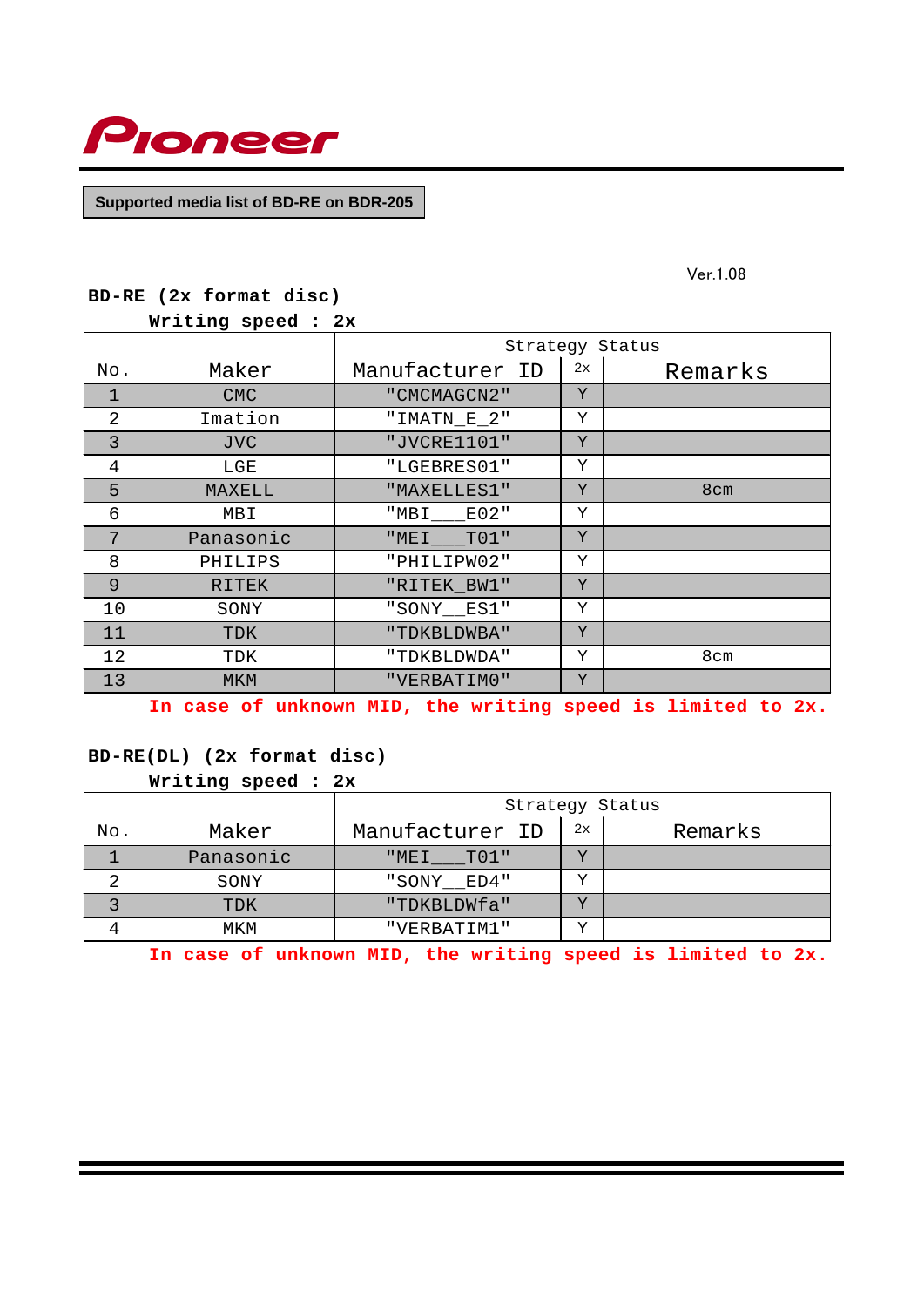

Ver.1.08

## **DVD-R Ver2.0 Rev1.0 (4x format disc)**

**Writing speed : 2x, 4x**

|     |             |                             |                          |    |    |                          |                          | Strategy Status          |                          |                          |                          |                          |         |
|-----|-------------|-----------------------------|--------------------------|----|----|--------------------------|--------------------------|--------------------------|--------------------------|--------------------------|--------------------------|--------------------------|---------|
| No. | Maker       | Manufacturer ID             |                          |    |    |                          |                          |                          | CAV                      |                          | CAV CAV CAV              |                          | Remarks |
|     |             |                             | 1x                       | 2x | 4x | 6x                       | 8x                       | 12x                      | 6x                       | 8x                       | 12x                      | 16x                      |         |
|     | <b>CMC</b>  | "CMC MAG. AF1"              | $\overline{\phantom{0}}$ | Y  | Y  | -                        | -                        | $\overline{\phantom{0}}$ | $\overline{\phantom{0}}$ |                          | -                        | -                        |         |
| 2   | Daxon       | "DAXON004"                  | $\sim$                   | Y  | Y  | $\overline{\phantom{a}}$ | -                        | $\sim$                   | $\overline{\phantom{m}}$ | $\sim$                   | -                        | -                        |         |
| 3   | Gigastorage | $\mathbf{u}$<br>"GSC001     | $\overline{\phantom{a}}$ | Y  | Y  | -                        | -                        |                          | -                        | -                        | -                        | -                        |         |
| 4   | Gigastorage | "GSC002"                    | $\overline{\phantom{a}}$ | Υ  | Y  |                          | $\overline{\phantom{0}}$ | $\qquad \qquad$          |                          | $\overline{\phantom{0}}$ | $\overline{\phantom{0}}$ | $\sim$                   |         |
| 5   | INFODISC    | "INFODISC-R01"              | $\overline{\phantom{a}}$ | Y  | Y  | -                        | -                        | -                        | -                        | -                        | -                        | -                        |         |
| 6   | Lead Data   | "LEADDATA01"                | $\overline{\phantom{a}}$ | Y  | Y  |                          | -                        | $\qquad \qquad$          |                          | $\overline{\phantom{0}}$ | $\overline{\phantom{0}}$ | -                        |         |
| 7   | <b>MKM</b>  | "MCC 01RG20<br>$\mathbf{u}$ | $\overline{\phantom{a}}$ | Y  | Y  | -                        | -                        |                          | -                        | -                        | -                        | -                        |         |
| 8   | MAXELL      | "MXL RG02"                  | $\overline{\phantom{a}}$ | Υ  | Y  | $\overline{\phantom{a}}$ | $\equiv$                 | $\overline{\phantom{a}}$ |                          | -                        | $\equiv$                 | $\overline{\phantom{a}}$ |         |
| 9   | OPTODISC    | "OPTODISCR004"              | $\overline{\phantom{a}}$ | Y  | Y  | -                        | -                        | $\overline{\phantom{0}}$ | $\overline{\phantom{0}}$ | $\overline{\phantom{0}}$ | -                        | $\overline{\phantom{0}}$ |         |
| 10  | PRINCO      | "PRINCO"                    | $\overline{\phantom{a}}$ | Υ  | Y  |                          | $\overline{\phantom{0}}$ | $\qquad \qquad$          |                          | $\overline{\phantom{0}}$ | $\overline{\phantom{0}}$ | $\overline{\phantom{a}}$ |         |
| 11  | PRODISC     | "ProdiscS03                 | $\overline{\phantom{a}}$ | Y  | Y  | -                        | -                        | -                        | $\overline{\phantom{0}}$ | -                        | -                        | $\overline{\phantom{0}}$ |         |
| 12  | RITEK       | "RITEKG04"                  | -                        | Y  | Y  | $\overline{\phantom{a}}$ | -                        | $\sim$                   | $\overline{\phantom{m}}$ | -                        | $\equiv$                 | -                        |         |
| 13  | SONY        | "SONY04D1"                  | $\overline{\phantom{0}}$ | Y  | Y  | -                        | -                        | $\overline{\phantom{0}}$ | $\overline{\phantom{0}}$ | $\overline{\phantom{0}}$ | -                        | -                        |         |
| 14  | TDK         | "TTG01"                     | $\overline{\phantom{0}}$ | Y  | Y  | $\overline{\phantom{m}}$ | $\equiv$                 | $\overline{\phantom{a}}$ |                          | -                        | $\equiv$                 | $\overline{\phantom{a}}$ |         |
| 15  | TAIYOYUDEN  | "TYG01"                     | $\overline{\phantom{a}}$ | Y  | Y  |                          | -                        | -                        | -                        | -                        | -                        | $\qquad \qquad -$        |         |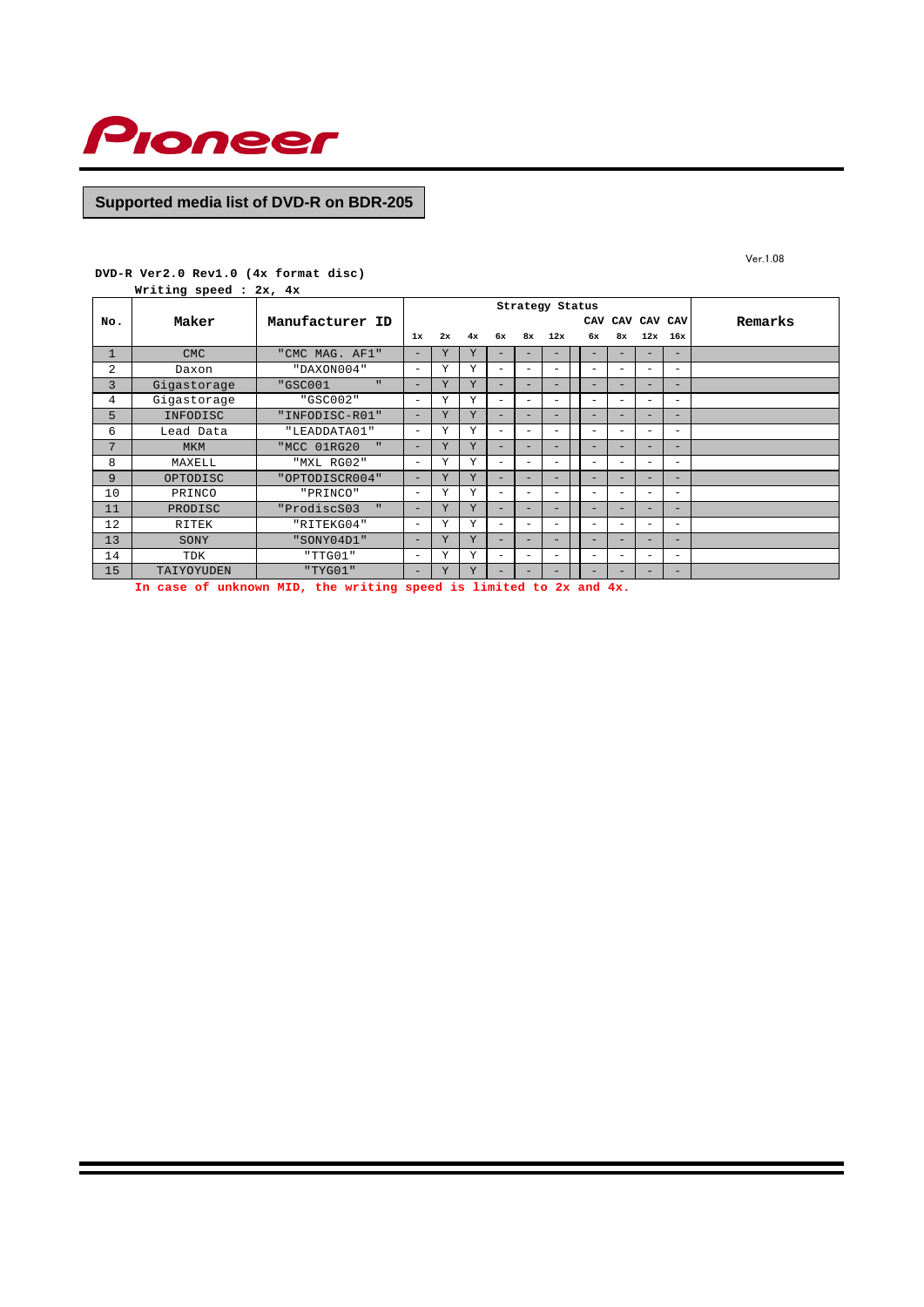

**DVD-R Ver2.0 Rev2.0 (8x format disc)**

**Writing speed : 2x, 4x, 6x, 8x**

|              |                 |                             | Strategy Status<br>CAV CAV CAV CAV |                          |             |    |             |                          |                          |                          |                          |                          |                          |         |
|--------------|-----------------|-----------------------------|------------------------------------|--------------------------|-------------|----|-------------|--------------------------|--------------------------|--------------------------|--------------------------|--------------------------|--------------------------|---------|
| No.          | Maker           | Manufacturer ID             |                                    |                          |             |    |             |                          |                          |                          |                          |                          |                          | Remarks |
|              |                 |                             | 1x                                 | 2x                       | 4x          | 6x | 8x          | 12x                      |                          | 6x                       | 8x                       | 12x                      | 16x                      |         |
| $\mathbf{1}$ | <b>CMC</b>      | "CMC MAG. AE1"              |                                    | ۰                        | Y           | Y  | Y           | $\overline{\phantom{a}}$ | $\equiv$                 |                          | -                        |                          | $\equiv$                 |         |
| 2            | Daxon           | "DAXON008S"                 | $\overline{\phantom{0}}$           | $\overline{\phantom{a}}$ | Y           | Υ  | Y           | $\overline{\phantom{a}}$ |                          | $\overline{\phantom{a}}$ | -                        |                          | $\overline{\phantom{a}}$ |         |
| 3            | <b>DDT</b>      | "DDTRG002"                  | $\overline{\phantom{0}}$           | $\overline{\phantom{0}}$ | Y           | Y  | Y           | $\overline{\phantom{a}}$ |                          | $\qquad \qquad -$        | $\qquad \qquad -$        | -                        | $\overline{\phantom{a}}$ |         |
| 4            | <b>DST</b>      | $"Dvsn-80"$                 | $\overline{\phantom{0}}$           | ÷                        | Υ           | Υ  | Υ           | $\overline{\phantom{a}}$ |                          | $\overline{\phantom{a}}$ | ۰                        | $\overline{\phantom{a}}$ | $\overline{\phantom{a}}$ |         |
| 5            | Gigastorage     | "GSC003"                    | -                                  |                          | $\mathbf Y$ | Y  | $\mathbf Y$ | $\overline{\phantom{a}}$ |                          | ÷                        | -                        |                          | $\overline{\phantom{0}}$ |         |
| 6            | Gigastorage     | "GSC004"                    | ۰                                  | $\overline{\phantom{a}}$ | Y           | Y  | Y           | $\overline{\phantom{a}}$ |                          | $\overline{\phantom{a}}$ | $\overline{\phantom{0}}$ | $\overline{\phantom{0}}$ | $\overline{\phantom{a}}$ |         |
| 7            | INFODISC        | "INFODISC-R20"              |                                    | ۰                        | Y           | Y  | Y           | ۰                        |                          | -                        |                          |                          | $\overline{\phantom{a}}$ |         |
| 8            | Infomedia       | "INFOMEDIAR20"              |                                    | $\overline{a}$           | $\mathbf Y$ | Υ  | Y           | $\overline{\phantom{a}}$ |                          | $\overline{\phantom{a}}$ | $\overline{\phantom{0}}$ |                          | $\overline{\phantom{a}}$ |         |
| 9            | Infosource      | "ISSM R01"                  | $\overline{\phantom{0}}$           | $\overline{\phantom{0}}$ | Y           | Y  | Y           | $\overline{\phantom{a}}$ |                          | $\qquad \qquad -$        | $\qquad \qquad -$        | -                        | $\overline{\phantom{a}}$ |         |
| 10           | Kingdisc        | "KDTVVV"                    | $\overline{\phantom{a}}$           | $\overline{\phantom{a}}$ | Y           | Υ  | Y           | $\overline{\phantom{a}}$ | $\overline{\phantom{a}}$ |                          | ۰                        | $\equiv$                 | $\overline{\phantom{a}}$ |         |
| 11           | <b>KITANO</b>   | "KIC01RG080<br>$\mathbf{H}$ |                                    |                          | Y           | Y  | Y           | $\overline{\phantom{a}}$ |                          |                          |                          |                          | $\overline{\phantom{a}}$ |         |
| 12           | Lead Data       | "LEADDATA S03"              | $\overline{\phantom{0}}$           | $\overline{\phantom{a}}$ | Y           | Y  | Υ           | $\overline{\phantom{a}}$ |                          | $\overline{\phantom{a}}$ | -                        | $\overline{\phantom{0}}$ | $\overline{\phantom{a}}$ |         |
| 13           | LGE             | "LGE08"                     |                                    | ۰                        | Y           | Y  | Y           | $\overline{\phantom{a}}$ |                          | -                        |                          |                          | $\overline{\phantom{0}}$ |         |
| 14           | MKM             | "MCC 02RG20                 | $\overline{\phantom{0}}$           | $\overline{a}$           | Y           | Y  | Y           | $\overline{\phantom{a}}$ |                          | $\overline{\phantom{0}}$ | ۳                        |                          | $\overline{\phantom{a}}$ |         |
| 15           | Must            | "MUST 003"                  | ۰                                  | ۰                        | Υ           | Y  | Y           | $\overline{\phantom{a}}$ |                          | -                        | -                        | -                        | $\qquad \qquad -$        |         |
| 16           | MAXELL          | "MXL RG03"                  | ÷                                  | ÷                        | Y           | Υ  | Υ           | $\equiv$                 | $\equiv$                 |                          | ۰                        | $\overline{\phantom{a}}$ | $\overline{\phantom{a}}$ |         |
| 17           | OPTODISC        | "OPTODISCR008"              |                                    |                          | Y           | Y  | Y           | $\overline{\phantom{a}}$ |                          | -                        | -                        |                          | $\sim$                   |         |
| 18           | PRINCO          | "PRINCO8X02"                | $\overline{\phantom{a}}$           | $\overline{\phantom{a}}$ | Y           | Y  | Υ           | $\overline{\phantom{a}}$ | $\sim$                   |                          | $\overline{\phantom{a}}$ | $\overline{\phantom{a}}$ | $\overline{\phantom{a}}$ |         |
| 19           | PRODISC         | "ProdiscF01"                |                                    | ۰                        | Y           | Y  | Y           | $\overline{\phantom{a}}$ |                          | -                        |                          |                          | $\equiv$                 |         |
| 20           | PRODISC         | "ProdiscS04                 | $\overline{\phantom{0}}$           | $\overline{\phantom{a}}$ | Y           | Y  | Y           | $\overline{\phantom{a}}$ |                          | $\overline{\phantom{a}}$ | $\overline{\phantom{a}}$ |                          | $\overline{\phantom{a}}$ |         |
| 21           | <b>RITEK</b>    | "RITEKG05"                  | ۰                                  | ۰                        | $\mathbf Y$ | Y  | Y           | $\overline{\phantom{a}}$ | $\overline{\phantom{a}}$ |                          | ٠                        | -                        | $\qquad \qquad -$        |         |
| 22           | <b>SKC</b>      | "SKC M801"                  | $\overline{\phantom{a}}$           | $\overline{\phantom{a}}$ | Y           | Υ  | Y           | $\overline{\phantom{a}}$ | $\overline{\phantom{a}}$ |                          | ۰                        | $\overline{\phantom{a}}$ | $\overline{\phantom{a}}$ |         |
| 23           | SONY            | "SONY08D1"                  | -                                  | ۰                        | Y           | Y  | Y           | $\overline{\phantom{a}}$ |                          | -                        | -                        |                          | $\overline{\phantom{a}}$ |         |
| 24           | TCL             | "TCLDS01"                   | $\overline{\phantom{0}}$           | $\overline{\phantom{a}}$ | Y           | Y  | Y           | $\overline{\phantom{a}}$ |                          | $\overline{\phantom{0}}$ | ۳                        | $\equiv$                 | $\overline{\phantom{a}}$ |         |
| 25           | TMI             | "TMI8X001"                  | -                                  |                          | Y           | Y  | Y           | $\overline{\phantom{a}}$ |                          | -                        |                          |                          | $\overline{\phantom{a}}$ |         |
| 26           | TDK             | "TTG02"                     | $\overline{\phantom{0}}$           | $\overline{\phantom{a}}$ | Υ           | Υ  | Υ           | $\overline{\phantom{a}}$ |                          | $\overline{\phantom{0}}$ | $\overline{\phantom{a}}$ | $\overline{\phantom{0}}$ | $\overline{\phantom{a}}$ |         |
| 27           | <b>TDK</b>      | "TH01"                      | ۰                                  | ۰                        | Y           | Y  | Y           | $\overline{\phantom{a}}$ |                          | -                        | ٠                        | -                        | $\overline{\phantom{a}}$ |         |
| 28           | TAIYOYUDEN      | "TYG02"                     | $\overline{\phantom{a}}$           | $\overline{\phantom{a}}$ | Υ           | Υ  | Υ           | $\overline{\phantom{a}}$ | $\overline{\phantom{a}}$ |                          | $\overline{\phantom{a}}$ | $\overline{\phantom{a}}$ | $\overline{\phantom{a}}$ |         |
| 29           | Umedisc         | "UME01"                     | ÷                                  | ÷                        | Y           | Υ  | $\mathbf Y$ | $\overline{\phantom{a}}$ |                          | $\overline{\phantom{0}}$ | ÷                        |                          | $\overline{\phantom{0}}$ |         |
| 30           | Vanguard        | "VANGUARD01"                | $\overline{\phantom{0}}$           | $\overline{\phantom{a}}$ | Y           | Y  | Υ           | $\overline{\phantom{a}}$ |                          | $\overline{\phantom{a}}$ | $\overline{\phantom{0}}$ | $\overline{\phantom{0}}$ | $\overline{\phantom{a}}$ |         |
| 31           | <b>VIDEOLAR</b> | "VIDEOLAR 02"               |                                    |                          | Y           | Y  | Y           |                          |                          |                          |                          |                          | ۰                        |         |

**In case of unknown MID, the writing speed is limited to 2x and 4x.**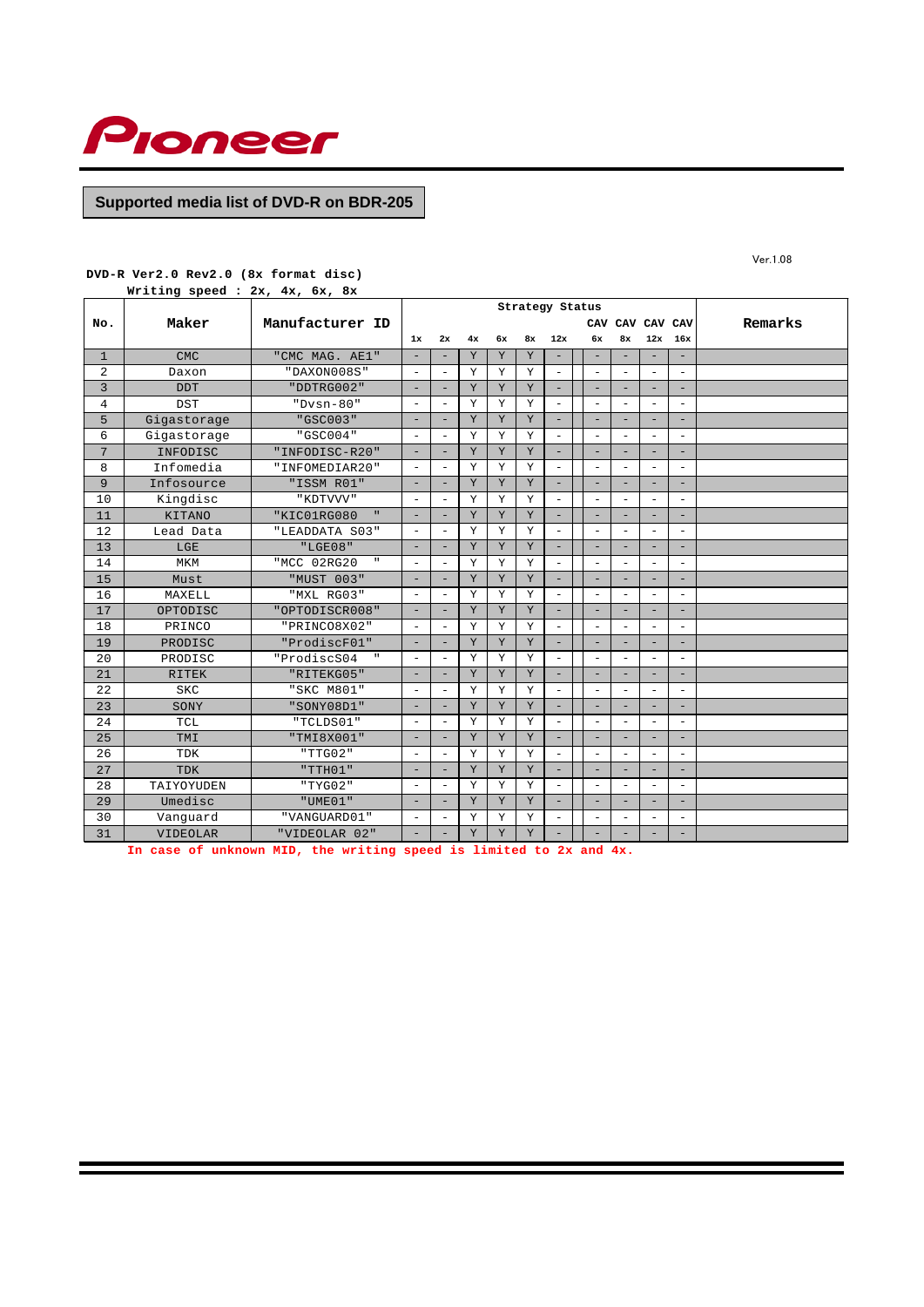

**DVD-R Ver2.0 Rev6.0 (16x format disc)**

**Writing speed : 2x, 4x, 6x, 8x, 12x, 16x**

|                 |              |                 | Strategy Status<br>CAV CAV CAV CAV |                          |             |                          |                          |                          |                   |                   |                          |                          |         |
|-----------------|--------------|-----------------|------------------------------------|--------------------------|-------------|--------------------------|--------------------------|--------------------------|-------------------|-------------------|--------------------------|--------------------------|---------|
| No.             | Maker        | Manufacturer ID |                                    |                          |             |                          |                          |                          |                   |                   |                          |                          | Remarks |
|                 |              |                 | 1x                                 | 2x                       | 4x          | 6x                       | 8x                       | 12x                      | 6x                | 8x                | 12x                      | 16x                      |         |
| $\mathbf{1}$    | <b>CMC</b>   | "CMC MAG. AM3"  | ٠                                  | ٠                        | Y           | $\qquad \qquad -$        | ۰                        | $\overline{\phantom{a}}$ | Y                 | Y                 | Y                        | Y                        |         |
| 2               | <b>CMC</b>   | "CMC MAG. AM4"  | $\overline{\phantom{a}}$           | $\overline{\phantom{a}}$ | Y           | $\overline{\phantom{a}}$ | $\overline{\phantom{a}}$ | $\sim$                   | Y                 | Υ                 | Y                        | Y                        |         |
| 3               | Daxon        | "DAXON016S"     | $\overline{\phantom{a}}$           | ÷                        | Y           | $\overline{\phantom{a}}$ |                          | $\overline{\phantom{a}}$ | Y                 | Y                 | Y                        | Y                        |         |
| 4               | <b>DST</b>   | "Dvsn-160"      | $\overline{\phantom{m}}$           | $\qquad \qquad -$        | Y           | $\overline{\phantom{a}}$ | $\overline{\phantom{a}}$ | $\overline{\phantom{a}}$ | Υ                 | Υ                 | Υ                        | Υ                        |         |
| 5               | $E$ -top     | "EDMA01"        | ٠                                  |                          | $\mathbf Y$ | $\overline{\phantom{a}}$ |                          | ÷                        | $\mathbf Y$       | $\rm Y$           | Y                        | Y                        |         |
| 6               | FTI          | "FTI RG16"      | $\overline{\phantom{a}}$           | ۰                        | Y           | $\overline{\phantom{a}}$ | $\overline{\phantom{a}}$ | $\overline{\phantom{a}}$ | Y                 | Y                 | Y                        | Y                        |         |
| $7\overline{ }$ | FUJIFILM     | "FUJIFILM04"    |                                    |                          | Y           |                          |                          | $\overline{\phantom{a}}$ | Y                 | Y                 | Y                        | Y                        |         |
| 8               | FUJIFILM     | "FUJIFILM05"    | ۰                                  | ۰                        | Y           | Υ                        | Υ                        | $\overline{\phantom{a}}$ | $\qquad \qquad -$ | $\qquad \qquad -$ | $\overline{\phantom{a}}$ | $\overline{\phantom{a}}$ |         |
| 9               | Gigastorage  | "GSC005"        | $\overline{\phantom{a}}$           | ۰                        | $\mathbf Y$ | $\overline{\phantom{0}}$ |                          | $\overline{\phantom{a}}$ | $\mathbf Y$       | $\rm Y$           | $\mathbf Y$              | $\mathbf Y$              |         |
| 10              | Gigastorage  | "GSC006"        | $\sim$                             | $\sim$                   | Y           | $\overline{\phantom{a}}$ | $\overline{\phantom{a}}$ | $\overline{\phantom{a}}$ | Y                 | Y                 | Y                        | Y                        |         |
| 11              | Infomedia    | "INFOMEDIAR30"  | $\overline{\phantom{a}}$           | $\overline{\phantom{0}}$ | Y           | $\overline{\phantom{a}}$ | -                        | $\qquad \qquad -$        | Y                 | Y                 | Y                        | Y                        |         |
| 12              | Infosource   | "ISSM<br>R02 "  | $\overline{\phantom{a}}$           | ۰                        | Υ           | $\overline{\phantom{a}}$ | $\overline{\phantom{a}}$ | $\overline{\phantom{a}}$ | Υ                 | Υ                 | Y                        | Y                        |         |
| 13              | Kingdisc     | "KDTTC1-TPCP2"  |                                    |                          | Y           |                          |                          |                          | Y                 | Y                 | Y                        | Y                        |         |
| 14              | Lead Data    | "LEADDATA S04"  | $\overline{\phantom{a}}$           | $\overline{\phantom{a}}$ | Y           | $\overline{\phantom{a}}$ | $\overline{\phantom{a}}$ | $\sim$                   | Υ                 | Υ                 | Υ                        | Y                        |         |
| 15              | LGE          | "LGE16"         | ۰                                  | -                        | Y           | $\overline{\phantom{0}}$ |                          | $\overline{\phantom{0}}$ | Y                 | Y                 | Y                        | Y                        |         |
| 16              | MBI          | "MBI 01RG40"    | $\overline{\phantom{a}}$           | $\overline{\phantom{0}}$ | Y           | $\overline{\phantom{a}}$ | $\overline{\phantom{a}}$ | $\overline{\phantom{a}}$ | Υ                 | Y                 | Υ                        | Y                        |         |
| 17              | MBI          | "MBI 01RG50"    |                                    | ÷,                       | $\mathbf Y$ | $\overline{\phantom{0}}$ |                          | $\overline{\phantom{a}}$ | $\mathbf Y$       | $\rm Y$           | $\mathbf Y$              | $\mathbf Y$              |         |
| 18              | MBI          | "MBI 03RG40"    | ٠                                  | $\overline{\phantom{0}}$ | Y           | $\overline{\phantom{a}}$ | $\overline{\phantom{a}}$ | $\overline{\phantom{a}}$ | Υ                 | Υ                 | $\overline{\phantom{a}}$ | Y                        |         |
| 19              | <b>MBI</b>   | "MBI 03RG50"    | ٠                                  | $\overline{\phantom{0}}$ | Y           | -                        |                          | $\qquad \qquad -$        | Y                 | Y                 | Y                        | Y                        |         |
| 20              | MKM          | "MCC 03RG20     | $\overline{\phantom{a}}$           | ۰                        | Υ           | $\overline{\phantom{a}}$ | $\overline{\phantom{a}}$ | $\overline{\phantom{a}}$ | Υ                 | Υ                 | Υ                        | Υ                        |         |
| 21              | Must         | "MUST 007"      | $\overline{\phantom{a}}$           | ۰                        | Y           | $\overline{\phantom{a}}$ | з.                       | $\overline{\phantom{a}}$ | Y                 | Y                 | Y                        | Y                        |         |
| 22              | MAXELL       | "MXL RG04"      | ٠                                  | ۰                        | Y           | $\overline{\phantom{a}}$ | $\overline{\phantom{a}}$ | $\overline{\phantom{a}}$ | Υ                 | Υ                 | Υ                        | Y                        |         |
| 23              | OPTODISC     | "OPTODISCR016"  |                                    |                          | Y           | $\qquad \qquad -$        |                          | $\qquad \qquad -$        | Y                 | Y                 | Y                        | Y                        |         |
| 24              | PRINCO       | "PRINCORGM1"    | $\overline{\phantom{a}}$           | $\overline{\phantom{0}}$ | Υ           | $\overline{\phantom{a}}$ | $\sim$                   | $\sim$                   | Υ                 | Υ                 | Υ                        | Υ                        |         |
| 25              | PRODISC      | "ProdiscF02"    | ÷                                  | ÷                        | $\mathbf Y$ | $\overline{\phantom{0}}$ | -                        | $\overline{\phantom{0}}$ | Y                 | Y                 | Y                        | Y                        |         |
| 26              | PRODISC      | "ProdiscS05     | $\overline{\phantom{a}}$           | $\overline{\phantom{0}}$ | Y           | $\overline{\phantom{a}}$ | $\sim$                   | $\sim$                   | Y                 | Υ                 | Υ                        | Υ                        |         |
| 27              | <b>RITEK</b> | "RITEKF1"       | $\qquad \qquad -$                  | -                        | $\mathbf Y$ | $\overline{\phantom{a}}$ | $\overline{\phantom{m}}$ | $\overline{\phantom{a}}$ | Y                 | Y                 | Υ                        | Y                        |         |
| 28              | RITEK        | "RITEKF2"       | $\overline{\phantom{a}}$           | ۰                        | Y           | $\overline{\phantom{a}}$ | $\overline{\phantom{a}}$ | $\overline{\phantom{a}}$ | Y                 | Y                 | Υ                        | Υ                        |         |
| 29              | <b>RITEK</b> | "RITEKM16"      | ٠                                  |                          | Y           | $\equiv$                 |                          | ÷                        | Y                 | Y                 | Y                        | Y                        |         |
| 30              | <b>SKC</b>   | "SKC MF01"      | $\overline{\phantom{a}}$           | $\overline{\phantom{0}}$ | Y           | $\overline{\phantom{a}}$ | $\overline{\phantom{a}}$ | $\sim$                   | Υ                 | Υ                 | Υ                        | Y                        |         |
| 31              | SONY         | "SONY16D1"      | ٠                                  | ۰                        | Y           | $\qquad \qquad -$        | ۰                        | $\overline{\phantom{m}}$ | Y                 | Υ                 | Y                        | Y                        |         |
| 32              | TMI          | "TMI003"        | $\overline{\phantom{a}}$           | $\overline{\phantom{0}}$ | Y           | $\overline{\phantom{a}}$ | $\sim$                   | $\bar{a}$                | Υ                 | Y                 | Y                        | Y                        |         |
| 33              | <b>TDK</b>   | "TH02"          | ۰                                  | -                        | Y           | $\overline{\phantom{0}}$ |                          | $\overline{\phantom{0}}$ | Y                 | Y                 | Y                        | Y                        |         |
| 34              | TAIYOYUDEN   | "TYG03"         | $\overline{\phantom{a}}$           | $\overline{\phantom{0}}$ | Y           | $\overline{\phantom{a}}$ | $\overline{\phantom{a}}$ | $\overline{\phantom{a}}$ | Y                 | Y                 | Υ                        | Y                        |         |
| 35              | Umedisc      | "UME02"         | $\overline{\phantom{a}}$           |                          | Y           | -                        |                          | $\overline{\phantom{a}}$ | Υ                 | Y                 | Υ                        | Y                        |         |
| 36              | VIDEOLAR     | "VIDEOLAR 03"   | $\overline{\phantom{a}}$           | ۰                        | Y           | $\equiv$                 | ٠                        | $\sim$                   | Y                 | Y                 | Υ                        | Y                        |         |
| 37              | Wealth Fair  | "WFI A16002"    |                                    |                          | Y           |                          |                          |                          | Y                 | Y                 | Y                        | Y                        |         |

**In case of unknown MID, the writing speed is limited to 2x and 4x.**

## **DVD-R(DL) Ver3.0 (4x Dual Layer format disc)**

|        | Writing speed : 2x, 4x, 6x, 8x |                             |                          |              |              |        |        |                          |  |  |                 |         |
|--------|--------------------------------|-----------------------------|--------------------------|--------------|--------------|--------|--------|--------------------------|--|--|-----------------|---------|
|        |                                |                             |                          |              |              |        |        | Strategy Status          |  |  |                 |         |
| No.    | Maker                          | Manufacturer ID             |                          |              |              |        |        |                          |  |  | CAV CAV CAV CAV | Remarks |
|        |                                |                             | 1x                       | 2x           | 4x           |        |        | 6x 8x 12x 6x 8x          |  |  | $12x$ 16x       |         |
|        | <b>CMC</b>                     | "CMC MAG. AD4"              | $\overline{\phantom{a}}$ | $\mathbf{v}$ | $\mathbf{v}$ |        |        | $\overline{\phantom{a}}$ |  |  |                 |         |
| $\sim$ | MKM                            | "MKM 01RD30<br>$\mathbf{u}$ | $\overline{\phantom{a}}$ | v            | $\tau$       | $\tau$ | $\tau$ | -                        |  |  | $\sim$          |         |
| っ      | PRINCO                         | "PRINCORDL05"               | $\overline{\phantom{a}}$ | $\mathbf{v}$ | $\mathbf{v}$ |        |        | $\overline{\phantom{a}}$ |  |  |                 |         |
| 4      | RITEK                          | "RITEKP01"                  | $\overline{\phantom{a}}$ | v            | v            |        |        | $\overline{\phantom{a}}$ |  |  | $\sim$          |         |

**In case of unknown MID, the writing speed is limited to 2x.**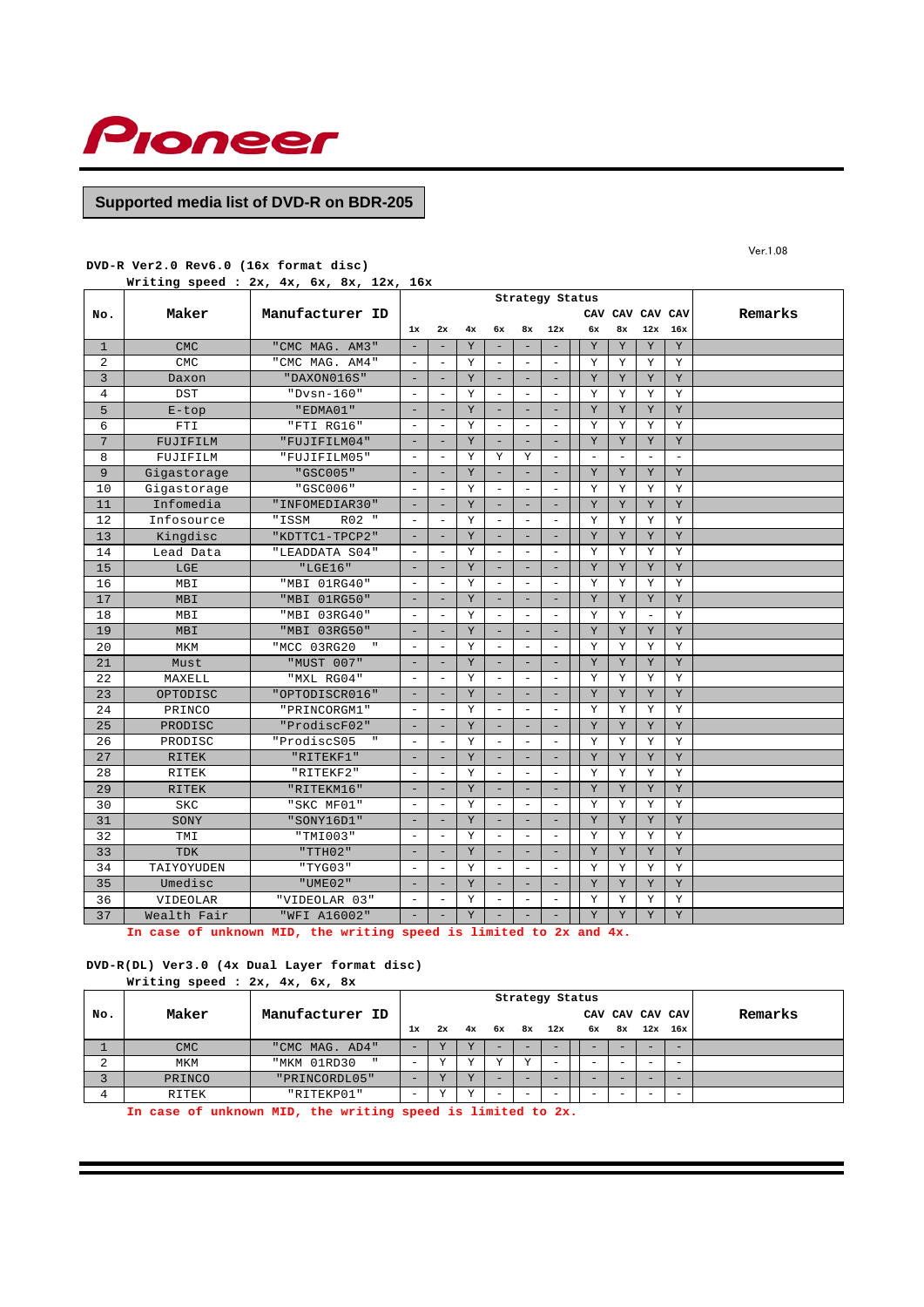

Ver.1.08

# **DVD-R(DL) Ver3.0 (8x Dual Layer format disc)**

|           | Writing speed : 2x, 4x, 6x, 8x |                 |    |        |                         |        |        |                          |   |                 |                          |         |
|-----------|--------------------------------|-----------------|----|--------|-------------------------|--------|--------|--------------------------|---|-----------------|--------------------------|---------|
|           |                                |                 |    |        |                         |        |        | Strategy Status          |   |                 |                          |         |
| No.       | Maker                          | Manufacturer ID |    |        |                         |        |        |                          |   | CAV CAV CAV CAV |                          | Remarks |
|           |                                |                 | 1x | 2x     |                         |        |        | 4x 6x 8x 12x             |   | 6x 8x 12x 16x   |                          |         |
|           | <b>CMC</b>                     | "CMC MAG. AD8"  | -  |        |                         |        |        |                          |   |                 |                          |         |
| $\bigcap$ | MBI                            | "MBI 05RD30"    | -  | $\tau$ | v                       | v      |        | $\overline{\phantom{a}}$ |   |                 |                          |         |
| 3         | <b>MKM</b>                     | "MKM 03RD30     |    |        | $\overline{\mathbf{v}}$ | $\tau$ | $\tau$ | -                        |   |                 |                          |         |
| 4         | RITEK                          | "RITEKP02"      | -  | $\tau$ | v                       | v      | $\tau$ | $\overline{\phantom{a}}$ | - |                 | $\overline{\phantom{a}}$ |         |
|           | TAIYOYUDEN                     | "TYG11"         | -  |        | T                       | $\tau$ | $\tau$ | -                        |   |                 |                          |         |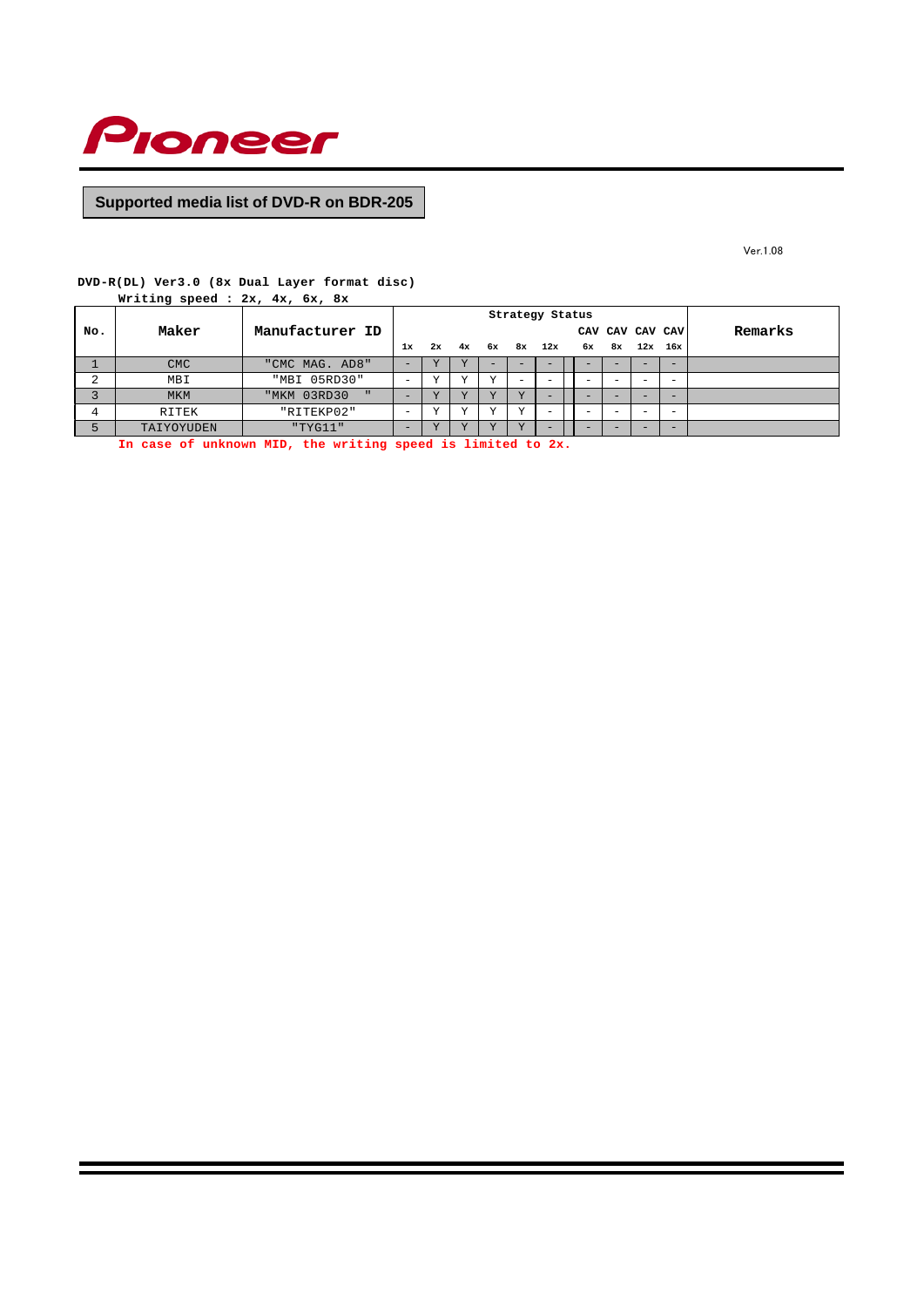

Ver.1.08

## **DVD-RW Ver1.0 (1x format disc) Writing speed : 1x only On all discs, 1x writing is possible**

**DVD-RW Ver1.1 (1x format disc)**

| Writing speed : 1x only |  |  |  |  |  |
|-------------------------|--|--|--|--|--|
|-------------------------|--|--|--|--|--|

| No. | Maker | Manufacturer ID |        |    | Strategy Status |                          | Remarks |
|-----|-------|-----------------|--------|----|-----------------|--------------------------|---------|
|     |       |                 | 1x     | 2x | 4x              | 6x                       |         |
|     | JVC.  | "JVC/VictorT7"  | $\tau$ |    |                 | -                        |         |
|     | RITEK | "RITEK000V11A"  | 37     | -  |                 | $\overline{\phantom{a}}$ |         |
|     | SONY  | "SONY000000U9"  | 77     | -  |                 | $-$                      |         |

**In case of unknown MID, the writing speed is limited to 1x.**

**DVD-RW Ver1.1 Rev1.0 (2x format disc)**

| Writing speed : 1x, 2x |  |  |  |
|------------------------|--|--|--|
|                        |  |  |  |

| No.            | Maker        | Manufacturer ID |    | Strategy Status |    |    | Remarks |
|----------------|--------------|-----------------|----|-----------------|----|----|---------|
|                |              |                 | 1x | 2x              | 4x | 6x |         |
| $\mathbf{1}$   | SONY         | "80SONY-W00-?"  | Y  | Y               |    | -  |         |
| $\overline{2}$ | <b>CMC</b>   | "CMCW02"        | Y  | Υ               | -  | -  |         |
| $\overline{3}$ | <b>JVC</b>   | "JVC_VictorW7"  | Y  | Y               |    | -  |         |
| 4              | MBI          | "MBIO1RWG 10"   | Y  | Υ               | -  | -  |         |
| 5              | <b>MKM</b>   | "MCC 01RW11n9"  | Y  | Y               | -  | -  |         |
| 6              | Panasonic    | "MEI 02RW0002"  | Υ  | Υ               | -  | -  |         |
| 7              | Panasonic    | "MEI 02RW00>R"  | Y  | Y               |    | -  |         |
| 8              | MAXELL       | "MXLRW001M<br>п | Y  | Υ               | -  | -  |         |
| 9              | MAXELL       | "MXLRW001M X3"  | Y  | Υ               |    | -  |         |
| 10             | PRODISC      | "Prodisc DW04"  | Y  | Υ               | -  | -  |         |
| 11             | <b>RITEK</b> | "RITEKW01"      | Y  | Y               | -  | -  |         |
| 12             | TDK          | "TDK502sakuM3"  | Υ  | Υ               |    | -  |         |

**In case of unknown MID, the writing speed is limited to 2x.**

## **DVD-RW Ver1.1 Rev2.0 (4x format disc)**

## **Writing speed : 2x, 4x**

|                | Maker        |                             |                          |    | Strategy Status |    |         |
|----------------|--------------|-----------------------------|--------------------------|----|-----------------|----|---------|
| No.            |              | Manufacturer ID             | 1x                       | 2x | 4x              | 6x | Remarks |
| $\mathbf{1}$   | <b>CMC</b>   | "CMCW03"                    | -                        | Υ  | Y               | -  |         |
| 2              | Infomedia    | "INFOMEDIAA20"              | $\overline{\phantom{a}}$ | Υ  | Y               | -  |         |
| $\overline{3}$ | <b>JVC</b>   | "JVC0VictorD7"              | -                        | Y  | Y               | -  |         |
| 4              | MBI          | "MBI01RWG 20"               | -                        | Υ  | Y               | -  |         |
| 5              | <b>MKM</b>   | "MCC 01RW4X<br>$\mathbf{u}$ |                          | Υ  | Y               | -  |         |
| 6              | OPTODISC     | "OPTODISCW004"              | $\overline{\phantom{a}}$ | Υ  | Υ               | -  |         |
| 7              | PRINCO       | "PRINCORW0004"              | $\overline{\phantom{a}}$ | Y  | Y               | -  |         |
| 8              | PRODISC      | "Prodisc DW06"              | -                        | Y  | Y               | -  |         |
| 9              | <b>RITEK</b> | "RITEKW04"                  | $\overline{\phantom{a}}$ | Y  | Y               | -  |         |
| 10             | TDK          | "TDK601saku"                | -                        | Y  | Y               | -  |         |

**In case of unknown MID, the writing speed is limited to 2x.**

# **DVD-RW Ver1.1 Rev3.0 (6x format disc)**

**Writing speed : 2x, 4x, 6x**

| No. | Maker      | Manufacturer ID |    | Strategy Status |                |                | Remarks |
|-----|------------|-----------------|----|-----------------|----------------|----------------|---------|
|     |            |                 | 1x | 2x              | 4x             | 6x             |         |
|     | <b>JVC</b> | "JVC1Victord7"  |    | 77              | $\overline{V}$ | $\overline{V}$ |         |
| z.  | MKM        | "MKM 01RW6X01"  | -  | 37              | <b>TT</b>      | <b>TT</b>      |         |
|     | RITEK      | "RITEKWO6"      | -  | 77              | <b>TT</b>      | $\overline{V}$ |         |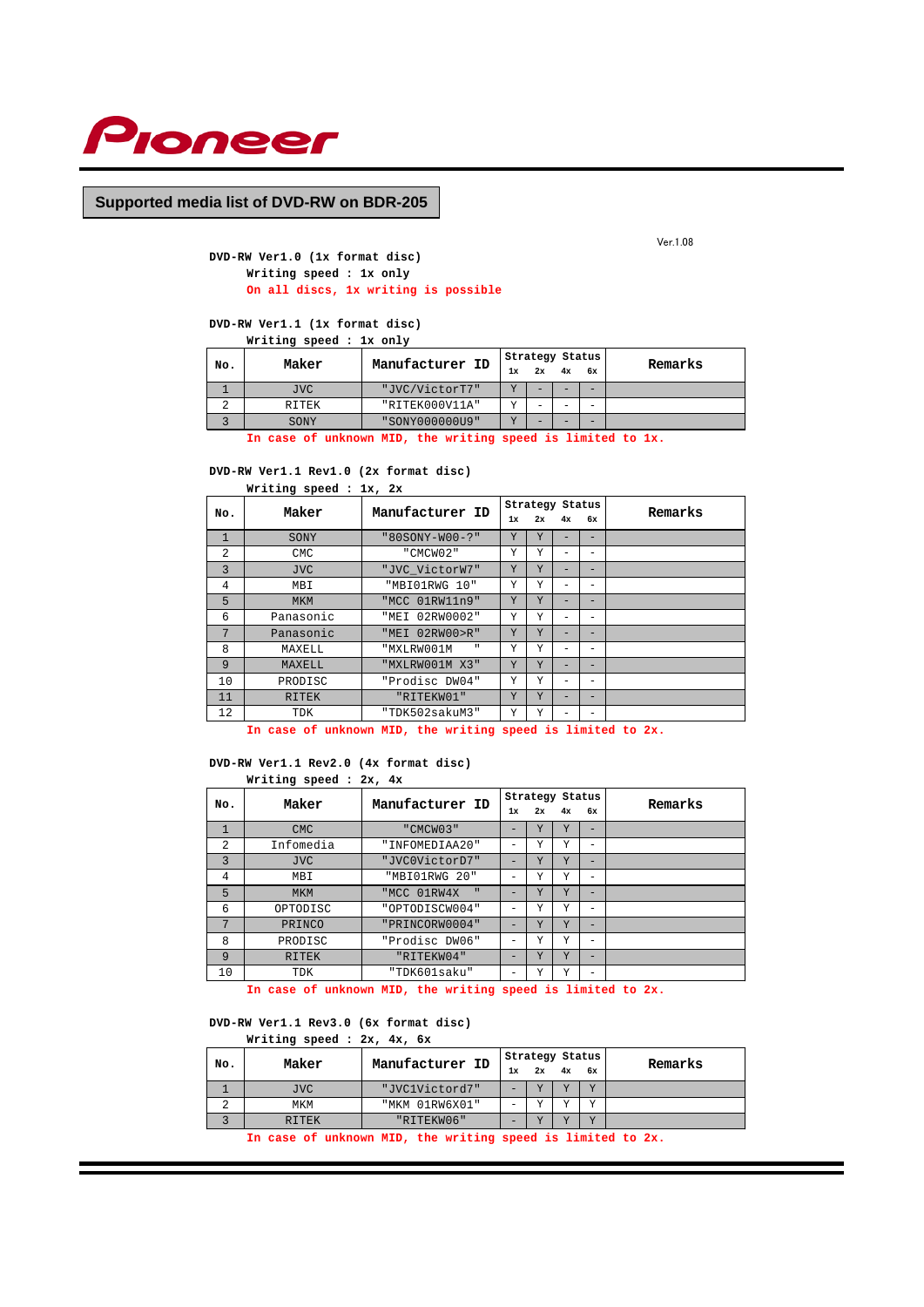

#### **DVD+R (2.4x media) Writing speed : 2.4x**

|     | 11222119 00000 1111 |                 |            |           |    |                          |        |                 |                                                                                                                                                                                                                                      |                 |                          |     |         |
|-----|---------------------|-----------------|------------|-----------|----|--------------------------|--------|-----------------|--------------------------------------------------------------------------------------------------------------------------------------------------------------------------------------------------------------------------------------|-----------------|--------------------------|-----|---------|
|     |                     |                 |            |           |    |                          |        | Strategy Status |                                                                                                                                                                                                                                      |                 |                          |     |         |
| No. | Maker               | Manufacturer ID | Media Type |           |    |                          |        |                 |                                                                                                                                                                                                                                      | CAV CAV CAV CAV |                          |     | Remarks |
|     |                     |                 | .Rev       | 2x        | 4x | 6х                       | 8ж     | 12x             | 6х                                                                                                                                                                                                                                   |                 | 8x 12x 16x               |     |         |
|     | RICOH               | "RICOHJPN"      | $"$ $R00"$ | <b>TZ</b> |    | $\overline{\phantom{0}}$ | $\sim$ | $-$             | <b>The Contract of the Contract of the Contract of the Contract of the Contract of The Contract of The Contract of The Contract of The Contract of The Contract of The Contract of The Contract of The Contract of The Contract </b> |                 | $\overline{\phantom{0}}$ | $-$ |         |

**In case of unknown MID/Media type, the writing speed is limited to 2.4x.**

#### **DVD+R (4x media)**

**Writing speed : 2.4x 4x**

|                |              |                           |                   |    |                |                          |                          | Strategy Status          |                          |    |                          |     |         |
|----------------|--------------|---------------------------|-------------------|----|----------------|--------------------------|--------------------------|--------------------------|--------------------------|----|--------------------------|-----|---------|
| No.            | Maker        | Manufacturer ID           | Media Type        |    |                |                          |                          |                          |                          |    | CAV CAV CAV CAV          |     | Remarks |
|                |              |                           | $^{\prime}$ . Rev | 2x | 4x             | 6x                       | 8x                       | 12x                      | 6x                       | 8x | 12x                      | 16x |         |
|                | <b>BeAll</b> | "BeAll000"                | "P40"             | Y  |                |                          | -                        |                          |                          |    |                          | -   |         |
| 2              | MAXELL       | "MAXELL "                 | "001"             | Y  |                | -                        |                          |                          |                          |    |                          | -   |         |
| 3              | PRODISC      | "PRODISC_"                | "R02"             | Y  | T              | -                        | -                        |                          |                          |    | -                        | -   |         |
| 4              | RICOH        | "RICOHJPN"                | "R01"             | Y  | <b>TT</b>      | $\overline{\phantom{0}}$ | $\overline{\phantom{0}}$ |                          |                          |    | $\overline{\phantom{0}}$ | -   |         |
| 5              | <b>RITEK</b> | $"RITER$ <sub>___</sub> " | "M02"             | Y  |                |                          |                          |                          |                          |    |                          | -   |         |
| 6              | RITEK        | —— "<br>"RITEK            | "R02"             | Υ  | $\tau$         | -                        | $\qquad \qquad$          | $\overline{\phantom{a}}$ | $\overline{\phantom{0}}$ |    | $\overline{\phantom{m}}$ | -   |         |
| $\overline{7}$ | TDK          | "TDK<br>n                 | "001"             | Y  | $\overline{X}$ | -                        | $\overline{\phantom{0}}$ |                          | -                        |    | -                        | $-$ |         |
| 8              | TAIYOYUDEN   | "YUDEN000"                | "T01"             | Υ  | <b>TP</b>      | -                        |                          |                          |                          |    |                          | -   |         |

**In case of unknown MID/Media type, the writing speed is limited to 2.4x and 4x.**

# **DVD+R (8x media)**

| vv+k (8x media)                            |  |  |  |
|--------------------------------------------|--|--|--|
| Writing speed: $2.4x$ , $4x$ , $6x$ , $8x$ |  |  |  |

|                |                 |                                     |             | Strategy Status<br>CAV CAV CAV CAV |    |    |    |                          |                          |                          |                          |                          |                  |
|----------------|-----------------|-------------------------------------|-------------|------------------------------------|----|----|----|--------------------------|--------------------------|--------------------------|--------------------------|--------------------------|------------------|
| No.            | Maker           | Manufacturer ID                     | Media Type  |                                    |    |    |    |                          |                          |                          |                          |                          | Remarks          |
|                |                 |                                     | $/$ . Rev   | 2x                                 | 4x | 6x | 8x | 12x                      | 6x                       | 8x                       | $12x$ 16x                |                          |                  |
| $\mathbf{1}$   | Umedisc         | " AML<br>$\mathbf{H}$               | "002"       | Y                                  | Y  | Y  | Y  | $\overline{\phantom{0}}$ | -                        | $\overline{\phantom{a}}$ | $\equiv$                 | ÷                        |                  |
| 2              | <b>CMC</b>      | "CMC MAG_"                          | "E01" / 00  | Y                                  | Y  | Y  | Y  | $\overline{\phantom{m}}$ | ÷                        | $\overline{\phantom{a}}$ | $\overline{\phantom{a}}$ | $\overline{\phantom{a}}$ | other than 00:4X |
| $\overline{3}$ | $E$ -top        | "EMDP_<br>$\mathbf{u} = \mathbf{u}$ | "000"       | Y                                  | Y  | Y  | ÷. | ۰                        | Ξ.                       |                          | $\qquad \qquad -$        | -                        |                  |
| 4              | Infomedia       | "INFOME__"                          | "R20"       | Y                                  | Y  | Y  | Y  | $\overline{a}$           | $\overline{a}$           | $\overline{\phantom{a}}$ | $\overline{\phantom{a}}$ | $\overline{\phantom{a}}$ |                  |
| 5              | Infosource      | $\mathbf{H}$<br>"ISSM               | "001"       | Y                                  | Y  | Y  | Y  |                          | Ξ.                       | $\overline{\phantom{a}}$ | $\equiv$                 | ÷                        |                  |
| 6              | KITANO          | "KIC00000"                          | "S80"       | Y                                  | Υ  | Y  | Y  | $\overline{\phantom{a}}$ | $\overline{\phantom{0}}$ | $\overline{\phantom{0}}$ | $\overline{\phantom{m}}$ | $\overline{\phantom{0}}$ |                  |
| 7              | LeadData        | "LD<br>$\mathbf{H}$                 | "S03"       | Y                                  | Y  | Y  | Y  | $\equiv$                 | Ξ.                       | $\overline{\phantom{a}}$ | $\overline{\phantom{a}}$ | ÷                        |                  |
| 8              | MAXELL          | "MAXELL__"                          | "002"       | Y                                  | Υ  | Y  | Y  | $\overline{a}$           | $\overline{a}$           | $\overline{\phantom{a}}$ | $\overline{\phantom{a}}$ | $\overline{\phantom{a}}$ |                  |
| 9              | <b>MKM</b>      | $\mathbf{H}$ .<br>"MCC              | "003"       | Y                                  | Y  | Y  | Y  | $\overline{\phantom{0}}$ | $\overline{a}$           | $\overline{\phantom{a}}$ | $\equiv$                 | ÷                        |                  |
| 10             | Eastgate        | "MICRON "                           | "001"       | Y                                  | Y  | Y  | Y  | $\overline{a}$           | $\overline{a}$           | $\overline{\phantom{a}}$ | $\overline{\phantom{a}}$ | $\overline{\phantom{a}}$ |                  |
| 11             | Meganmedia      | $\mathbf{H}$<br>"MJC                | "003"       | Y                                  | Y  | Y  | Y  |                          | ÷                        | ۰                        | $\equiv$                 |                          |                  |
| 12             | Must            | $\mathbf{H}$<br>"MUST               | "002"       | Υ                                  | Υ  | Y  | Υ  | $\overline{a}$           | $\overline{\phantom{0}}$ | $\overline{\phantom{a}}$ | $\overline{\phantom{a}}$ | $\overline{\phantom{0}}$ |                  |
| 13             | OPTODISC        | "OPTODISC"                          | "OR8"       | Y                                  | Y  | Y  | Y  |                          | $\overline{a}$           | $\overline{\phantom{a}}$ | $\qquad \qquad -$        | н.                       |                  |
| 14             | PRODISC         | "PRODISC_"                          | "R03"       | Y                                  | Υ  | Y  | Y  | $\overline{a}$           | $\overline{a}$           | $\overline{\phantom{a}}$ | $\overline{\phantom{a}}$ | $\overline{\phantom{a}}$ |                  |
| 15             | PHILIPS         | "Philips_"                          | "081"       | Y                                  | Y  | Y  | Y  | $\equiv$                 | Ξ.                       | $\overline{\phantom{a}}$ | $\equiv$                 | ÷                        |                  |
| 16             | RICOH           | "RICOHJPN"                          | $"$ $R02"$  | Y                                  | Y  | Y  | Y  | $\overline{\phantom{a}}$ | ÷                        | $\overline{\phantom{a}}$ | $\overline{\phantom{a}}$ | $\overline{\phantom{a}}$ |                  |
| 17             | <b>RITEK</b>    | "RITEK<br>$\sim$ 10 $\,$            | "R03" / 02" | Y                                  | Y  | Y  | Y  | $\overline{\phantom{0}}$ | Ξ.                       | $\overline{\phantom{a}}$ | $\equiv$                 | ÷                        | 00,01:4X         |
| 18             | SKYMEDIA        | "SKYMEDIA"                          | $"$ R03"    | Y                                  | Y  | Y  | Y  | $\overline{a}$           | $\overline{a}$           | $\overline{\phantom{a}}$ | $\overline{\phantom{a}}$ | $\overline{\phantom{a}}$ |                  |
| 19             | SONY            | $\mathbf{H}$<br>"SONY               | "D11"       | Y                                  | Y  | Y  | Y  | $\equiv$                 | ÷                        | $\overline{\phantom{a}}$ | $\equiv$                 | ÷                        |                  |
| 20             | TDK             | $\mathbf{H}$<br>" TDK               | "002"       | Y                                  | Υ  | Y  | Y  | $\overline{\phantom{m}}$ | $\overline{\phantom{0}}$ | $\overline{\phantom{m}}$ | $\overline{\phantom{a}}$ | $\overline{\phantom{a}}$ |                  |
| 21             | <b>VIDEOLAR</b> | "VIDEOLAR"                          | "002"       | Y                                  | Y  | Y  | Y  | $\equiv$                 | Ξ.                       | $\overline{\phantom{a}}$ | $\overline{\phantom{a}}$ | ÷                        |                  |
| 22             | TAIYOYUDEN      | "YUDEN000"                          | "T02"       | Υ                                  | Υ  | Y  | Υ  | $\overline{\phantom{0}}$ |                          | $\overline{\phantom{m}}$ | $\overline{\phantom{m}}$ | $\overline{\phantom{a}}$ |                  |

**In case of unknown MID/Media type, the writing speed is limited to 2.4x and 4x.**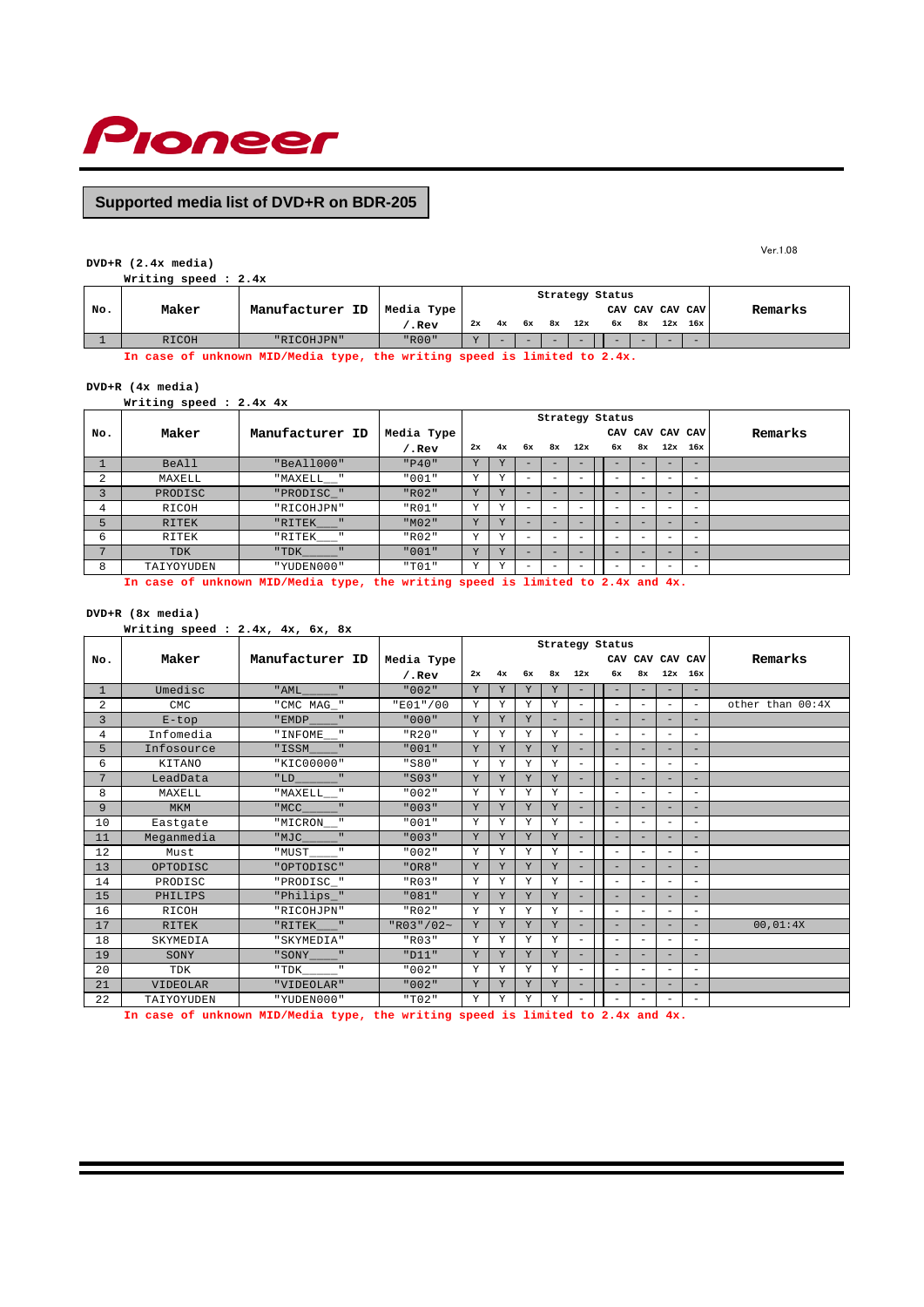

## **DVD+R (16x media)**

**Writing speed : 2.4x, 4x, 6x, 8x, 12x, 16x**

|                |                 |                        |            |    |    |                          |                          | Strategy Status          |                          |                 |                          |                          |         |
|----------------|-----------------|------------------------|------------|----|----|--------------------------|--------------------------|--------------------------|--------------------------|-----------------|--------------------------|--------------------------|---------|
| No.            | Maker           | Manufacturer ID        | Media Type |    |    |                          |                          |                          |                          | CAV CAV CAV CAV |                          |                          | Remarks |
|                |                 |                        | $/$ .Rev   | 2x | 4x | 6x                       | 8x                       | 12x                      | 6x                       | 8x              |                          | $12x$ 16x                |         |
| $\mathbf{1}$   | Umedisc         | $\mathbf{u}$<br>" AML  | "003"      | Y  | Y  | $\equiv$                 |                          |                          | Y                        | Y               | Y                        | Y                        |         |
| 2              | <b>CMC</b>      | " CMC MAG "            | "M01"      | Y  | Y  | $\equiv$                 | $\equiv$                 | $\equiv$                 | Y                        | Y               | Y                        | Y                        |         |
| $\overline{3}$ | <b>CMC</b>      | "CMC MAG "             | "M02"      | Y  | Y  | $\overline{\phantom{a}}$ | ÷,                       | ۰                        | Y                        | Y               | Y                        | Y                        |         |
| 4              | Daxon           | "DAXON                 | "AZ3"      | Y  | Y  | $\equiv$                 | $\equiv$                 | $\sim$                   | Y                        | Y               | Υ                        | Y                        |         |
| 5              | <b>DST</b>      | "Dysn+160"             | "001"      | Y  | Y  | Y                        | Y                        | $\equiv$                 | $\overline{\phantom{0}}$ |                 | $\overline{\phantom{0}}$ | $\overline{\phantom{0}}$ |         |
| 6              | <b>FTI</b>      | $\mathsf{II}$<br>"FTI  | "016"      | Y  | Y  | $\equiv$                 | $\equiv$                 | $\equiv$                 | Υ                        | Y               | Y                        | Y                        |         |
| 7              | Gigastorage     | "GSC503                | "H02"      | Υ  | Y  | $\overline{\phantom{a}}$ | ÷,                       | $\equiv$                 | Y                        | Y               | Y                        | Y                        |         |
| 8              | Infomedia       | " INFOME               | "R30"      | Υ  | Y  | $\overline{\phantom{a}}$ | $\qquad \qquad -$        | $\overline{\phantom{a}}$ | Y                        | Y               | Y                        | Y                        |         |
| 9              | Infosource      | $\mathbf{u}$<br>"ISSM  | "003"      | Y  | Y  | $\equiv$                 | ÷,                       | $\overline{\phantom{a}}$ | Y                        | Y               | Y                        | Y                        |         |
| 10             | LeadData        | $\mathbf{u}$<br>"LD    | "S04"      | Υ  | Y  | $\equiv$                 | $\overline{\phantom{0}}$ | $\equiv$                 | Y                        | Y               | Y                        | Y                        |         |
| 11             | LGE             | "LGEP16                | "001"      | Y  | Y  | $\equiv$                 | ÷,                       | $\overline{\phantom{0}}$ | Y                        | Y               | Y                        | Y                        |         |
| 12             | MAXELL          | "MAXELL                | "003"      | Υ  | Υ  | $\equiv$                 | ÷,                       | $\equiv$                 | Υ                        | Y               | Υ                        | Y                        |         |
| 13             | MBI             | "MBIPG101"             | "R05"      | Y  | Y  | $\equiv$                 | $\equiv$                 | $\overline{\phantom{a}}$ | Y                        | Y               | Y                        | Y                        |         |
| 14             | <b>MKM</b>      | $\mathsf{II}$<br>"MCC  | "004"      | Y  | Υ  | $\equiv$                 | $\equiv$                 | $\equiv$                 | Y                        | Y               | Y                        | Y                        |         |
| 15             | Meganmedia      | $\mathbf{u}$<br>"MJC   | "005"      | Y  | Y  | $\equiv$                 | $\equiv$                 | $\equiv$                 | Y                        | Y               | Y                        | Y                        |         |
| 16             | Must            | $\mathbf{u}$<br>"MUST  | "006"      | Υ  | Υ  | $\sim$                   | ۳                        | $\overline{\phantom{a}}$ | Υ                        | Y               | Y                        | Y                        |         |
| 17             | ODME            | "ODMS                  | "002"      | Y  | Y  | $\overline{\phantom{a}}$ | $\qquad \qquad -$        | $\overline{a}$           | Y                        | Y               | Y                        | Y                        |         |
| 18             | OPTODISC        | "OPTODISC"             | "R16"      | Y  | Y  | $\equiv$                 | $\overline{\phantom{0}}$ | $\equiv$                 | Y                        | Y               | Y                        | Y                        |         |
| 19             | PRODISC         | "PRODISC_"             | "R04"      | Y  | Y  | Y                        | Y                        | Y                        |                          |                 |                          |                          |         |
| 20             | PRODISC         | "PRODISC_"             | "R05"      | Y  | Y  |                          | ÷,                       | L,                       | Y                        | Y               | Y                        | Y                        |         |
| 21             | Plasmon         | "Plasmon2"             | "C01"      | Y  | Y  | Y                        | Y                        | Y                        |                          |                 |                          |                          |         |
| 22             | <b>RITEK</b>    | "RITEK<br>$\mathbf{u}$ | "F16"      | Y  | Y  | $\equiv$                 | $\equiv$                 | L,                       | Y                        | Y               | Υ                        | Y                        |         |
| 23             | <b>RITEK</b>    | $\mathbf{u}$<br>"RITEK | "P16"      | Y  | Y  | $\overline{a}$           | ÷,                       | $\overline{\phantom{a}}$ | Y                        | Y               | Y                        | Y                        |         |
| 24             | <b>RITEK</b>    | $\mathbf{H}$<br>"RITEK | "R05"/0C以外 | Y  | Y  | $\equiv$                 | $\equiv$                 | $\overline{\phantom{a}}$ | $\equiv$                 |                 | $\equiv$                 | $\sim$                   |         |
| 25             | <b>RITEK</b>    | "RITEK                 | "R05"/0C   | Y  | Y  | $\sim$                   | -                        | ۰                        | Y                        | Y               | Y                        | Y                        |         |
| 26             | SONY            | $\mathbf{u}$<br>" SONY | "D21"      | Y  | Y  | $\equiv$                 | $\overline{\phantom{a}}$ | $\overline{\phantom{0}}$ | Υ                        | Y               | Υ                        | Y                        |         |
| 27             | <b>TDK</b>      | "TDK                   | "003"      | Y  | Y  | $\overline{\phantom{a}}$ | ÷,                       | $\equiv$                 | Y                        | $\mathbf Y$     | Y                        | Y                        |         |
| 28             | <b>VIDEOLAR</b> | "VIDEOLAR"             | "003"      | Y  | Y  | $\equiv$                 | $\equiv$                 | $\overline{\phantom{a}}$ | Y                        | Y               | Y                        | Y                        |         |
| 29             | Wealth Fair     | $"WFKA11$ $"$          | "321"      | Y  | Y  |                          |                          |                          | Y                        | Y               | Y                        | Y                        |         |
| 30             | TAIYOYUDEN      | "YUDEN000"             | "T03"      | Υ  | Y  | $\overline{\phantom{a}}$ |                          | $\overline{\phantom{a}}$ | Υ                        | Y               | Y                        | Y                        |         |

**In case of unknown MID/Media type, the writing speed is limited to 2.4x and 4x.**

# **DVD+R (2.4x media) / Double Layer**

|     | Writing speed: $2.4x$ , $4x$ , $6x$ |                 |                 |              |    |              |    |                          |                 |                          |           |         |
|-----|-------------------------------------|-----------------|-----------------|--------------|----|--------------|----|--------------------------|-----------------|--------------------------|-----------|---------|
|     |                                     |                 |                 |              |    |              |    |                          | Strategy Status |                          |           |         |
| No. | Maker                               | Manufacturer ID | Media Type      |              |    |              |    |                          |                 | CAV CAV CAV CAV          |           | Remarks |
|     |                                     |                 | $^\prime$ . Rev | 2x           | 4x | 6x           | 8x | 12x                      | 6x              | 8х                       | $12x$ 16x |         |
|     | <b>CMC</b>                          | "CMC MAG "      | "D01"           | $\mathbf{v}$ |    |              | -  | $\overline{\phantom{a}}$ |                 |                          |           |         |
|     | MKM                                 | " MKM           | "001"           | v            |    | $\mathbf{v}$ | -  | $\overline{\phantom{m}}$ | -               | $\overline{\phantom{0}}$ |           |         |

**In case of unknown MID/Media type, the writing speed is limited to 2.4x.**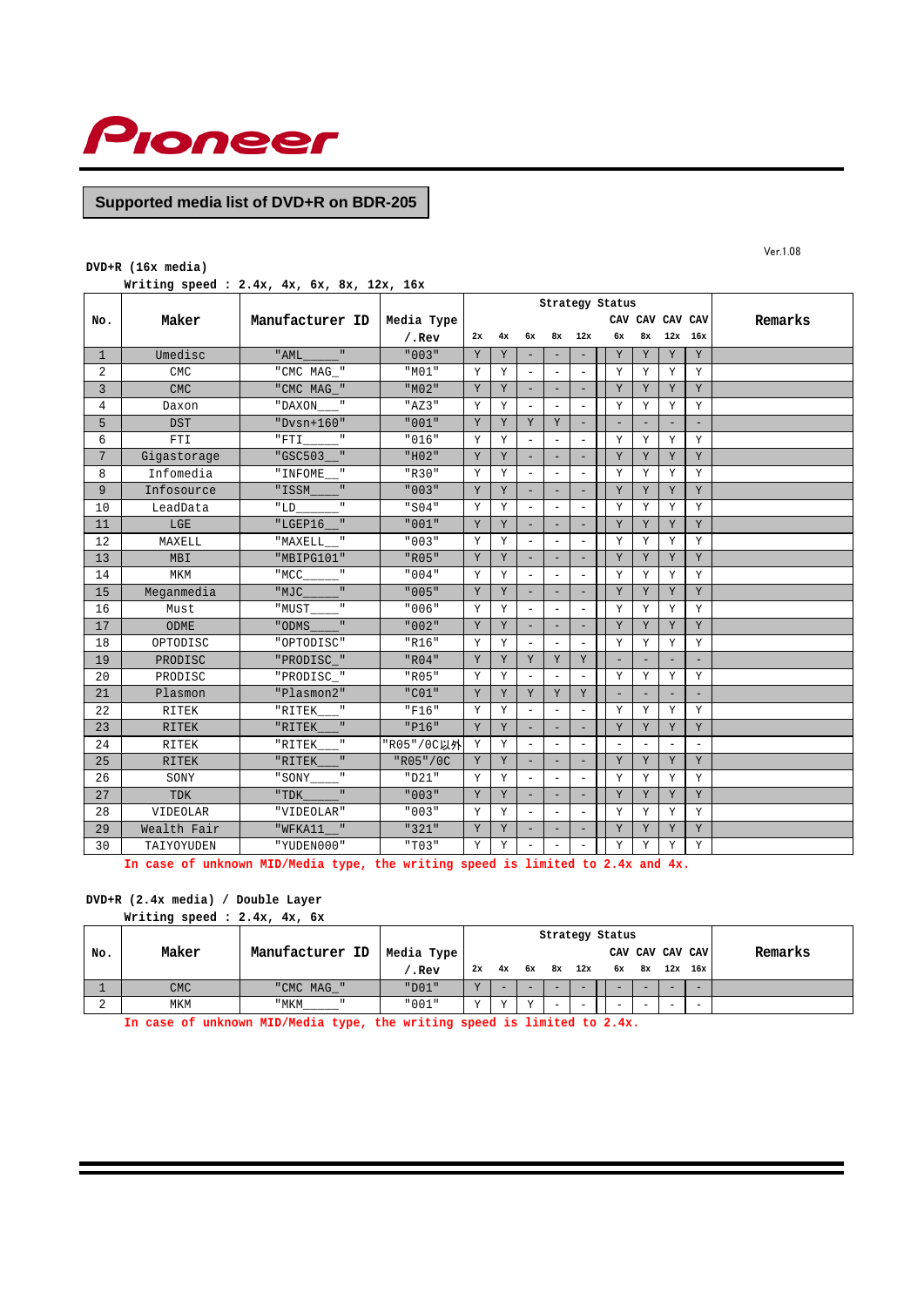

Ver.1.08

#### **DVD+R (8x media) / Double Layer**

**Writing speed : 2.4x, 4x, 6x, 8x**

|              |              |                        |            |    |                |                         |                          | Strategy Status |    |                 |   |                          |         |
|--------------|--------------|------------------------|------------|----|----------------|-------------------------|--------------------------|-----------------|----|-----------------|---|--------------------------|---------|
| No.          | Maker        | Manufacturer ID        | Media Type |    |                |                         |                          |                 |    | CAV CAV CAV CAV |   |                          | Remarks |
|              |              |                        | .Rev       | 2x | 4x             | 6ж                      | 8x                       | 12x             | 6x | 8x              |   | $12x$ $16x$              |         |
|              | <b>CMC</b>   | "CMC MAG_"             | "D03" / 40 | Y  |                |                         | Y                        |                 |    |                 |   |                          |         |
| 2            | FTI          | "FTI                   | "R08" / 41 | Υ  |                | <b>AZ</b>               |                          |                 |    |                 |   | $\overline{\phantom{0}}$ |         |
| 3            | MBI          | "MBIPG101"             | "R10" / 41 | Y  |                |                         | Y                        |                 |    |                 |   |                          |         |
| 4            | MBI          | "MBIPG101"             | "R12"      | Υ  | <b>TT</b>      | $\overline{\mathbf{v}}$ | Y                        | ۰               |    |                 |   | $\overline{\phantom{0}}$ |         |
| 5            | <b>MKM</b>   | " MKM                  | "003"      | Υ  |                | $\overline{V}$          | Y                        |                 |    |                 |   | $-$                      |         |
| 6            | RITEK        | "RITEK<br>$\mathbf{u}$ | "D03"      | Υ  |                | Y                       | v                        |                 |    |                 |   |                          |         |
| $\mathbf{z}$ | <b>RITEK</b> | "RITEK "               | "S04" / 42 | Y  | $\overline{v}$ | Y                       | Y                        |                 | -  |                 | - | $-$                      |         |
| 8            | Umedisc      | "UMEDISC_"             | "DL1" / 40 | Υ  | $\tau$         | v                       | $\overline{\phantom{0}}$ | -               | ۰  |                 |   | $\overline{\phantom{0}}$ |         |

**In case of unknown MID/Media type, the writing speed is limited to 2.4x.**

# **DVD+R (16x media) / Double Layer**

|     | Writing speed : $2.4x$ , $4x$ , $6x$ |                 |            |              |        |                         |        |     |                 |     |             |                          |         |
|-----|--------------------------------------|-----------------|------------|--------------|--------|-------------------------|--------|-----|-----------------|-----|-------------|--------------------------|---------|
|     |                                      |                 |            |              |        |                         |        |     | Strategy Status |     |             |                          |         |
| No. | Maker                                | Manufacturer ID | Media Type |              |        |                         |        |     |                 |     |             | CAV CAV CAV CAV          | Remarks |
|     |                                      |                 | .Rev       | 2x           |        | 4x 6x                   | 8x     | 12x | 6x              | 8x  | $12x$ $16x$ |                          |         |
|     | <b>RITEK</b>                         | "RITEK          | "S06" / 4C | $\mathbf{v}$ | $\tau$ | $\overline{\mathbf{v}}$ | $\sim$ | $-$ |                 | $-$ |             | $\overline{\phantom{0}}$ |         |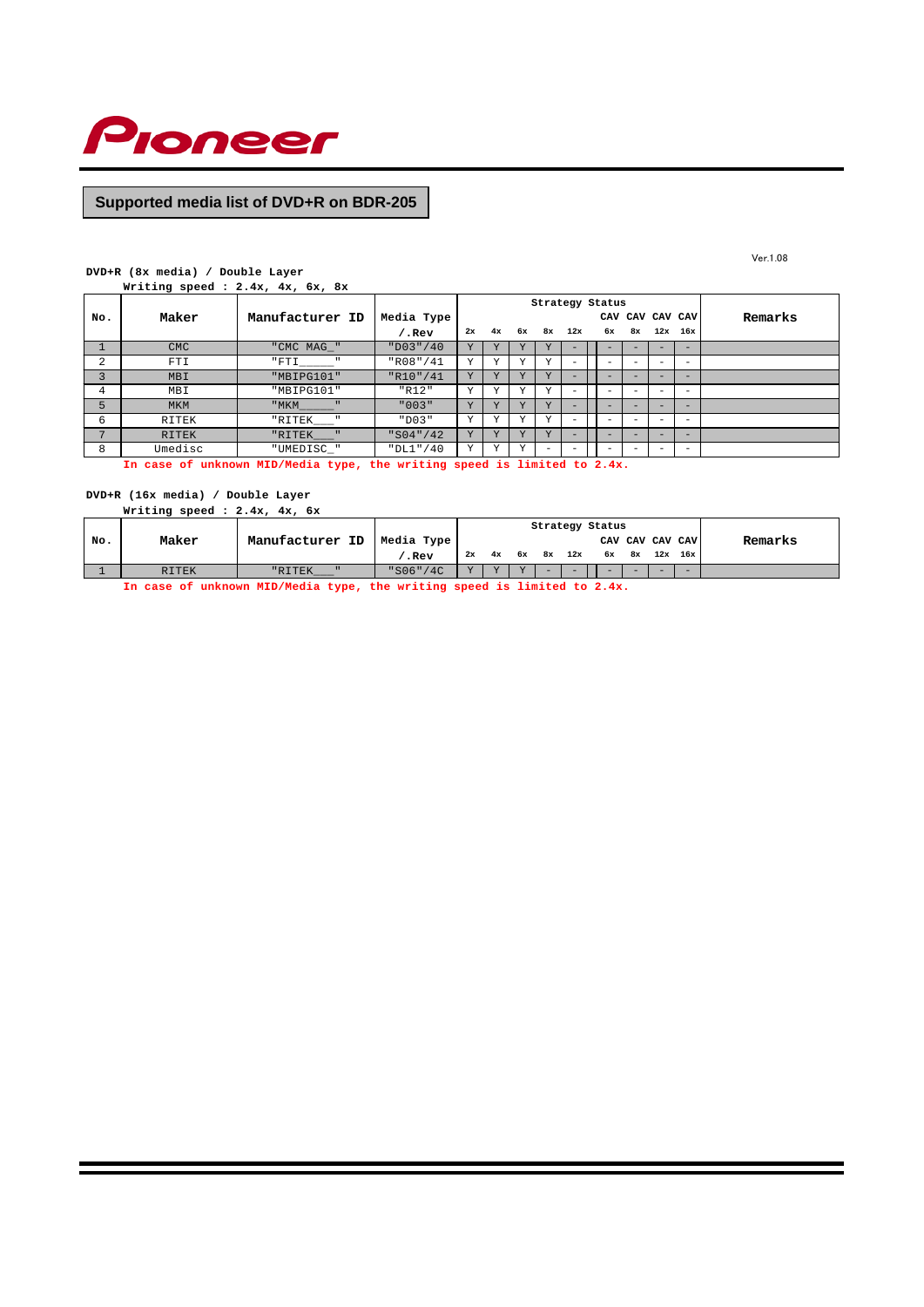

Ver.1.08

# **DVD+RW (2.4x media)**

**Writing speed : 2.4x**

| No.         | Maker      | Manufacturer ID | Media Type |                |    | Strategy Status |                          |                          | Remarks |
|-------------|------------|-----------------|------------|----------------|----|-----------------|--------------------------|--------------------------|---------|
|             |            |                 | .Rev       | 2x             | 3x | 4x              | 6x                       | 8x                       |         |
|             | <b>CMC</b> | "CMC MAG "      | "W01"      | $\overline{V}$ | -  |                 |                          |                          |         |
| $\sim$<br>▵ | MBI        | "MBIPG101"      | "W03"      | 77             | -  | -               | -                        | $\overline{\phantom{a}}$ |         |
|             | RITEK      | "RITEK          | "001"      | $\overline{v}$ | -  |                 | $\overline{\phantom{a}}$ | -                        |         |

**In case of unknown MID/Media type, the writing speed is limited to 2.4x.**

## **DVD+RW (4x media)**

**Writing speed : 2.4x, 4x**

| No.          | Maker      | Manufacturer ID | Media Type |    |                          | Strategy Status |                          |                          | Remarks |
|--------------|------------|-----------------|------------|----|--------------------------|-----------------|--------------------------|--------------------------|---------|
|              |            |                 | $/$ . Rev  | 2x | 3x                       | 4x              | 6х                       | 8x                       |         |
| $\mathbf{1}$ | <b>CMC</b> | "CMC MAG "      | "W02"      | Υ  |                          | Υ               |                          | $\overline{\phantom{0}}$ |         |
| 2            | Daxon      | "DAXON "        | "D42"      | Υ  | -                        | Y               |                          | $\overline{\phantom{0}}$ |         |
| 3            | INFODISC   | "INFODISC"      | "A10"      | Y  | -                        | Y               | $\overline{\phantom{0}}$ | $\qquad \qquad -$        |         |
| 4            | MBI        | "MBIPG101"      | "W04"      | Υ  | $\overline{\phantom{0}}$ | Υ               | -                        | $\overline{\phantom{0}}$ |         |
| 5            | <b>MKM</b> | "MKM            | "A02"      | Υ  | -                        | Y               |                          | $\overline{\phantom{0}}$ |         |
| 6            | OPTODISC   | "OPTODISC"      | "OP4"      | Y  | -                        | Y               | $\overline{\phantom{0}}$ | -                        |         |
| 7            | PHILIPS    | "PHILIPS_"      | "041"      | Y  | -                        | Υ               | -                        | $\overline{\phantom{0}}$ |         |
| 8            | PRODISC    | "PRODISC_"      | "W02"      | Υ  | -                        | Y               | $\overline{\phantom{0}}$ | $\overline{\phantom{0}}$ |         |
| 9            | RICOH      | "RICOHJPN"      | "W11"      | Y  | -                        | Y               |                          | $\overline{\phantom{0}}$ |         |
| 10           | RITEK      | "RITEK "        | "004"      | Y  | $\overline{\phantom{0}}$ | Υ               | -                        | $\overline{\phantom{0}}$ |         |
| 11           | Sentinel   | "SENTINEL"      | "W02"      | Υ  | -                        | Y               | -                        | $\overline{\phantom{0}}$ |         |
| 12           | SONY       | "SONY "         | "S11"      | Y  |                          | Y               |                          |                          |         |

**In case of unknown MID/Media type, the writing speed is limited to 2.4x.**

## **DVD+RW (3.3x-8x media)**

```
Writing speed : 3.3x, 6x, 8x
```

|              | Maker      | Manufacturer ID | Media Type |                          |    | Strategy Status          |    |                          | Remarks |
|--------------|------------|-----------------|------------|--------------------------|----|--------------------------|----|--------------------------|---------|
| No.          |            |                 | $/$ .Rev   | 2x                       | 3x | 4x                       | 6x | 8x                       |         |
| $\mathbf{1}$ | <b>CMC</b> | "CMC MAG_"      | "W03"      | -                        | Y  |                          |    |                          |         |
| 2            | Daxon      | "DAXON "        | "W81"      | $\qquad \qquad -$        | Υ  | -                        | -  | $\overline{\phantom{m}}$ |         |
| 3            | <b>MBI</b> | "MBIPG101"      | "W05"      | $\overline{\phantom{0}}$ | Y  | -                        | -  | $\overline{\phantom{0}}$ |         |
| 4            | MKM        | " MKM           | "A03"      | -                        | Y  |                          | Y  | Υ                        |         |
| 5            | OPTODISC   | "OPTODISC"      | "OP8"      | $\overline{\phantom{0}}$ | Y  |                          | Y  | Y                        |         |
| 6            | PHILIPS    | "PHILIPS_"      | "RW8"      | $\qquad \qquad -$        | Y  |                          |    | -                        |         |
| 7            | PRODISC    | "PRODISC_"      | "W03"      | $\overline{\phantom{0}}$ | Y  |                          |    | -                        |         |
| 8            | RICOH      | "RICOHJPN"      | "W21"      | $\overline{\phantom{a}}$ | Y  | $\overline{\phantom{0}}$ | Y  | $\overline{\phantom{m}}$ |         |
| 9            | RITEK      | " $RITER$ ___"  | "008"      | $\overline{\phantom{0}}$ | Y  |                          | -  | -                        |         |
| 10           | SONY       | Ш<br>" SONY     | "S21"      | $\qquad \qquad -$        | Υ  | -                        | Y  | Υ                        |         |

**In case of unknown MID/Media type, the writing speed is limited to 3.3x.**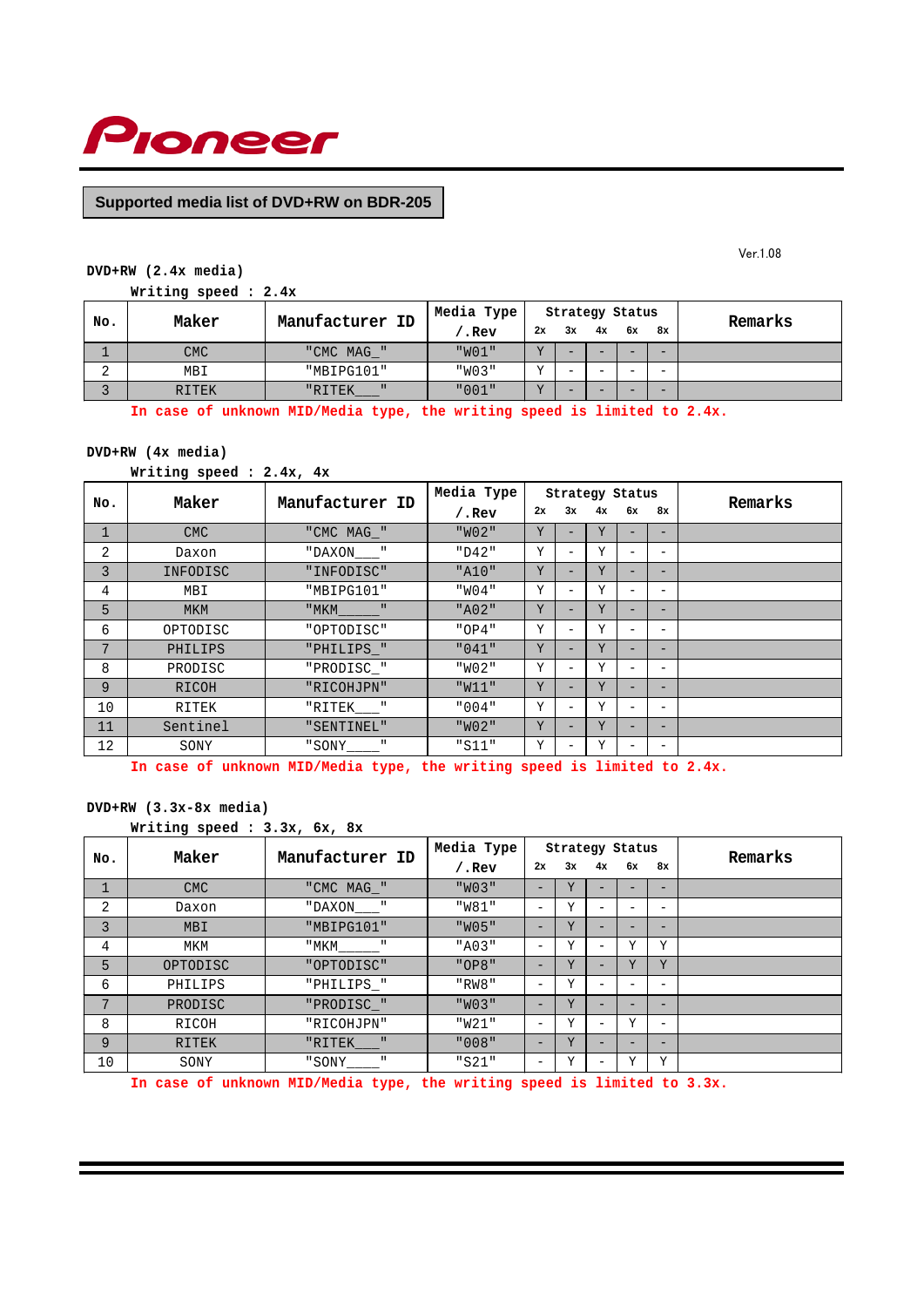

Ver.1.08

## **DVD-RAM Ver2.1 (2x format disc)**

**2x writing only**

| No. | Maker     | Manufacturer ID |           | Strategy Status |    | Remarks |
|-----|-----------|-----------------|-----------|-----------------|----|---------|
|     |           |                 | 2x        | 3x              | 5x |         |
|     | Panasonic | "M01J0005"      | $\tau$    | $-$             | -  |         |
|     | Panasonic | "M01J0008"      | <b>TT</b> | -               | -  |         |
|     | MAXELL    | $"$ MXL17"      | <b>TT</b> | $-$             | -  |         |

**In case of unknown MID, the writing speed is limited to 2x.**

## **DVD-RAM Ver2.x Rev1.0 (3x format disc)**

**Writing speeds: 2x, 3x**

| No.         | Maker     | Manufacturer ID |           | Strategy Status |                          | Remarks |
|-------------|-----------|-----------------|-----------|-----------------|--------------------------|---------|
|             |           |                 | 2x        | 3x              | 5x                       |         |
|             | Panasonic | "M01J3002"      | ステ        | $\tau$          | $-$                      |         |
| $\sim$<br>▵ | Panasonic | "M01J3003"      | τz        | $\tau$          | $\overline{\phantom{0}}$ |         |
|             | Panasonic | "M01J3004"      | <b>TT</b> | $\tau$          | -                        |         |
|             | MAXELL    | "MXL8"          |           | $\tau$          | $\overline{\phantom{0}}$ |         |
|             | MAXELL    | "MXL9"          | ステ        | $\tau$          | -                        |         |

**In case of unknown MID, the writing speed is limited to 2x.**

#### **DVD-RAM Ver2.x Rev2.0 (5x format disc)**

**Writing speeds: 2x, 3x, 5x**

| No. | Maker     | Manufacturer ID |    | Strategy Status |    | Remarks |
|-----|-----------|-----------------|----|-----------------|----|---------|
|     |           |                 | 2x | 3x              | 5x |         |
|     | Panasonic | "M01J5006"      |    | 7.7             | T  |         |
|     | MAXELL    | "MXL16"         |    | T               | T  |         |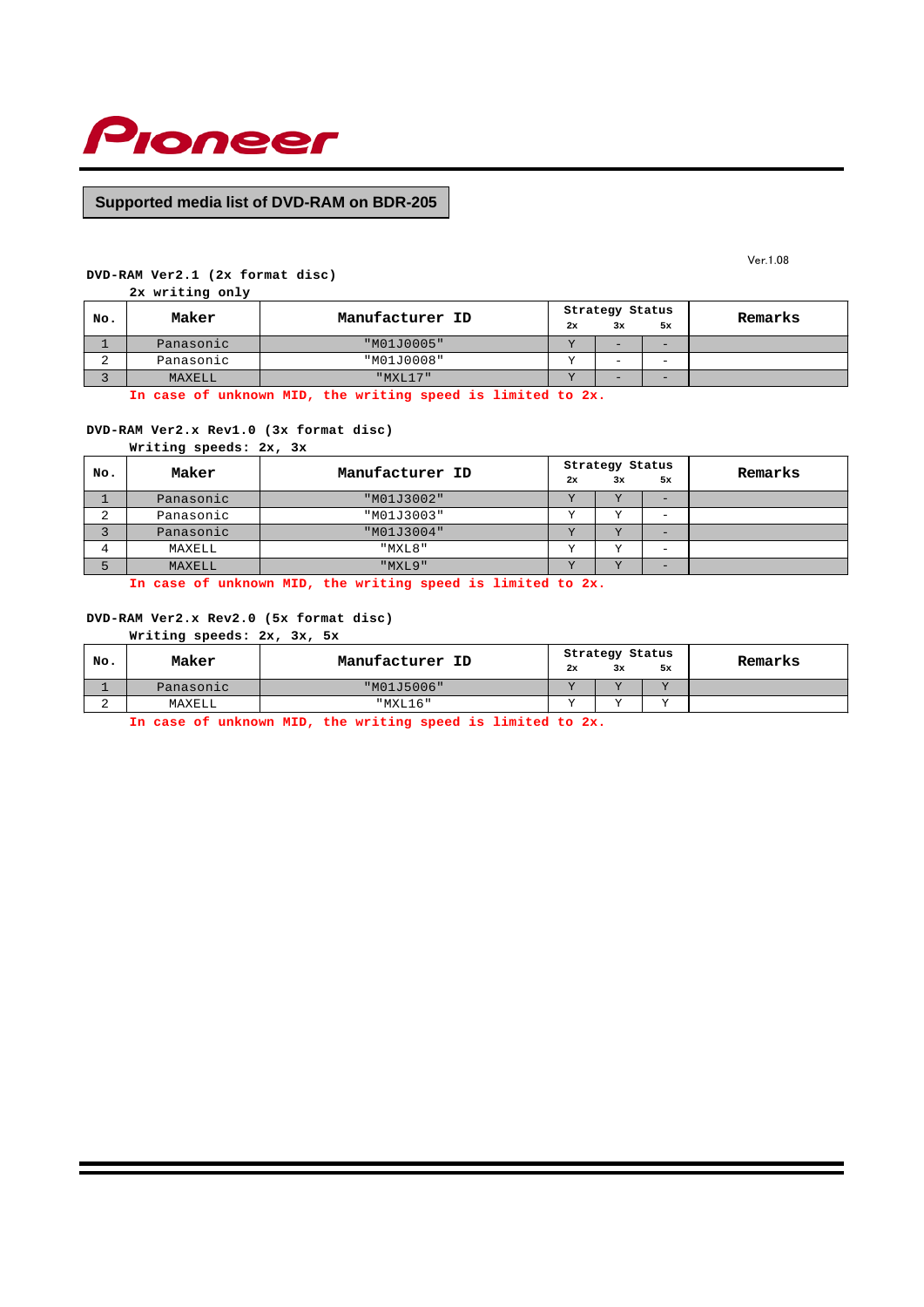

| Ver.1.08<br>Not listed CD-R media is written with 32X CLV mode and the basic strategy.<br>CD-R Media |                   |          |          |             |             |             |                 |             |                          |                                      |                          |                          |  |
|------------------------------------------------------------------------------------------------------|-------------------|----------|----------|-------------|-------------|-------------|-----------------|-------------|--------------------------|--------------------------------------|--------------------------|--------------------------|--|
| Strategy Status                                                                                      |                   |          |          |             |             |             |                 |             |                          |                                      |                          |                          |  |
| Manufacturer                                                                                         | Name              | Start    | Start    |             |             | Remarks     |                 |             |                          |                                      |                          |                          |  |
|                                                                                                      |                   | Time     | Time     | 4x          |             |             | 10x 16x 24x 32x |             |                          | CAV CAV CAV CAV<br>$16x$ $24x$ $32x$ |                          | 40x                      |  |
| 4M                                                                                                   | ×52 Phthalo 80    | 97:28:26 | 79:59:74 | $\mathbf Y$ | Y           | Y           | $\mathbf Y$     | Y           | $\mathbf Y$              | Y                                    | $\mathbf Y$              | Y                        |  |
| CMC                                                                                                  | x52<br>80         | 97:26:66 | 79:59:73 | Y           | Y           | Y           | Y               | Y           | Y                        | Y                                    | Y                        | Y                        |  |
| <b>CMC</b>                                                                                           | x52<br>80         | 97:26:66 | 79:59:71 | Y           | Y           | Y           | Y               | Y           | Y                        | Y                                    | Y                        | Y                        |  |
| <b>CMC</b>                                                                                           | ×48 Phthalo 80    | 97:26:66 | 79:59:71 | Y           | Y           | Y           | Y               | Y           | Y                        | Y                                    | Y                        | Y                        |  |
| <b>CMC</b>                                                                                           | ×48 Phthalo 80    | 97:26:66 | 79:59:73 | Y           | Y           | Y           | Y               | Y           | Y                        | Y                                    | Y                        | $\mathbf Y$              |  |
| CMC                                                                                                  | ×24 Phthalo 80    | 97:26:66 | 79:59:74 | Y           | Y           | Y           | Y               | Y           | Y                        | Y                                    | Y                        | Y                        |  |
| <b>CMC</b>                                                                                           | ×16 Phthalo 80    | 97:26:66 | 79:59:74 | $\mathbf Y$ | $\mathbf Y$ | $\mathbf Y$ | $\mathbf Y$     | $\rm Y$     | $\mathbf Y$              | $\mathbf Y$                          | $\mathbf Y$              | $\mathbf Y$              |  |
| Daxon (ACER)                                                                                         | Phthalo 74        | 97:22:65 | 74:59:74 | Y           | Y           | Y           | $\mathbf Y$     | Y           | $\bar{ }$                | $\overline{\phantom{a}}$             | $\overline{\phantom{a}}$ | $\bar{ }$                |  |
| Daxon (ACER)                                                                                         | Phthalo 80        | 97:22:66 | 79:59:74 | $\mathbf Y$ | Y           | Y           | $\mathbf Y$     | Y           | $\equiv$                 | $\equiv$                             |                          | $\equiv$                 |  |
| Daxon (ACER)                                                                                         | X48/52 Phthalo 80 | 97:22:67 | 79:59:74 | Υ           | $\mathbf Y$ | Y           | Y               | Y           | $\mathbf Y$              | Y                                    | $\mathbf Y$              | Y                        |  |
| Daxon (ACER)                                                                                         | X40 Phthalo 80    | 97:22:67 | 79:59:74 | Y           | $\mathbf Y$ | $\rm Y$     | $\mathbf Y$     | Y           | $\mathbf Y$              | $\mathbf Y$                          | $\mathbf Y$              | Y                        |  |
| Daxon (ACER)                                                                                         | X32 Phthalo 80    | 97:22:67 | 79:59:74 | Y           | Y           | Y           | Y               | Y           | Y                        | Y                                    | Y                        | Y                        |  |
| DigitalStrage                                                                                        | SW TECHNOLOGY     | 97:27:06 | 79:59:73 | Y           | $\mathbf Y$ | Y           | $\mathbf Y$     | Y           | $\mathbf Y$              | $\mathbf Y$                          | $\mathbf Y$              | Y                        |  |
| EMTEC (Plasmon)                                                                                      | 52x 80            | 97:27:18 | 79:59:74 | Y           | Y           | Y           | $\mathbf Y$     | Y           | $\mathbf Y$              | $\mathbf Y$                          | Y                        | Y                        |  |
| $E$ -Top                                                                                             | 52x Cyanine       | 97:21:22 | 79:59:74 | Y           | Y           | Y           | Y               | Y           | Y                        | Y                                    | Y                        | Y                        |  |
| $E-Top$                                                                                              | 52x<br>Phtharo    | 97:21:28 | 79:59:74 | Y           | $\mathbf Y$ | Y           | Y               | Y           | $\mathbf Y$              | Y                                    | $\mathbf Y$              | $\mathbf Y$              |  |
| FujiFilm                                                                                             | Cyanine74         | 97:26:40 | 74:45:00 | Y           | Y           | Y           | Y               | Y           | Y                        | Y                                    | Y                        | Y                        |  |
| FujiFilm                                                                                             | Cyanine74Audio    | 97:26:40 | 74:45:00 | Y           | Y           | Y           | Y               | Y           | Y                        | Y                                    | Y                        | Y                        |  |
| FujiFilm                                                                                             | Cyanine80Audio    | 97:26:40 | 79:59:74 | Y           | Y           | Y           | $\mathbf Y$     | Y           | Y                        | Y                                    | Y                        | Y                        |  |
| FujiFilm                                                                                             | X48/52 Phthalo 80 | 97:26:45 | 79:59:73 | Y           | Y           | Y           | Y               | Y           | $\mathbf Y$              | Y                                    | $\mathbf Y$              | Y                        |  |
| FujiFilm                                                                                             | X32 Phthalo 74    | 97:26:45 | 74:45:00 | Y           | Y           | Y           | $\mathbf Y$     | Y           | $\overline{\phantom{a}}$ | $\overline{\phantom{a}}$             | $\overline{\phantom{a}}$ | $\overline{\phantom{a}}$ |  |
| FujiFilm                                                                                             | X12 Phthalo       | 97:26:45 | 79:59:74 | Υ           | $\mathbf Y$ | Υ           | Y               | Y           | $\overline{\phantom{a}}$ | $\overline{\phantom{a}}$             | $\overline{\phantom{a}}$ | $\overline{\phantom{a}}$ |  |
| Gigastorage                                                                                          | Cyanine 80        | 97:28:12 | 79:59:74 | Y           | Y           | Y           | Y               | Y           | Y                        | Y                                    | Y                        | Y                        |  |
| Gigastorage                                                                                          | Phthalo           | 97:28:15 | 79:59:74 | Y           | Υ           | Y           | Y               | Y           | Y                        | Y                                    | Y                        | Y                        |  |
| INFODISC                                                                                             | ×52 Phthalo 80    | 97:25:35 | 79:59:74 | $\mathbf Y$ | $\mathbf Y$ | $\rm Y$     | $\mathbf Y$     | $\mathbf Y$ | $\mathbf Y$              | $\mathbf Y$                          | $\mathbf Y$              | Y                        |  |
| KODAK                                                                                                | 74 Silver         | 97:27:45 | 74:05:01 | Y           | $\mathbf Y$ | Y           | Y               | Y           | Y                        | Y                                    | $\mathbf Y$              | Y                        |  |
| KODAK                                                                                                | 74 Gold           | 97:27:45 | 74:05:01 | Y           | Y           | Y           | Y               | Y           | Y                        | Y                                    | Y                        | Y                        |  |
| KODAK                                                                                                | 80 Silver         | 97:27:45 | 79:59:74 | Y           | $\mathbf Y$ | Y           | Y               | Y           | Y                        | Y                                    | Υ                        | Y                        |  |
| KODAK                                                                                                | 80NEW             | 97:27:46 | 79:59:74 | $\mathbf Y$ | $\mathbf Y$ | $\rm Y$     | $\mathbf Y$     | $\mathbf Y$ | $\overline{\phantom{a}}$ | ٠                                    |                          | ٠                        |  |
| Lead Dada                                                                                            | ×32 Cyanine 80    | 97:26:52 | 79:59:74 | Y           | Y           | Y           | Y               | Y           | Y                        | Y                                    | Y                        | Y                        |  |
| Lead Dada                                                                                            | ×32 Phthalo 80    | 97:26:56 | 79:59:74 | $\mathbf Y$ | $\mathbf Y$ | Y           | $\mathbf Y$     | $\mathbf Y$ | $\mathbf Y$              | $\mathbf Y$                          | $\mathbf Y$              | $\mathbf Y$              |  |
| Lead Dada                                                                                            | ×48 Phthalo 80    | 97:24:16 | 79:59:74 | Y           | $\mathbf Y$ | Y           | Y               | Y           | Y                        | Y                                    | $\mathbf Y$              | Y                        |  |
| MAXELL                                                                                               | $CD-R74 (=23)$    | 97:25:22 | 74:30:00 | Y           | $\mathbf Y$ | Y           | Y               | Y           | Y                        | Y                                    | Y                        | Y                        |  |
| MAXELL                                                                                               | 74 Data           | 97:25:23 | 74:30:00 | Y           | Y           | Y           | Y               | Y           | Y                        | Y                                    | Y                        | Y                        |  |
| MAXELL                                                                                               | 80 Data           | 97:25:23 | 79:59:74 | Y           | Y           | Y           | Y               | Y           | Y                        | Y                                    | Y                        | Y                        |  |
| MAXELL                                                                                               | 48x Phthalo 74    | 97:25:29 | 74:30:00 | Y           | Y           | Y           | Y               | Y           | Y                        | Y                                    | Y                        | Y                        |  |
| MAXELL                                                                                               | 48x Phthalo 80    | 97:25:29 | 79:59:74 | Y           | Y           | Y           | Y               | Y           | Y                        | Y                                    | Y                        | Y                        |  |
| MAXELL                                                                                               | Cyanine 74        | 97:25:24 | 74:30:00 | $\mathbf Y$ | $\mathbf Y$ | Y           | $\mathbf Y$     | Y           | $\mathbf Y$              | Y                                    | Y                        | Y                        |  |
| MAXELL                                                                                               | Cyanine 80        | 97:25:24 | 79:59:74 | Y           | Y           | Y           | $\mathbf Y$     | Y           | $\mathbf Y$              | $\mathbf Y$                          | $\mathbf Y$              | Y                        |  |
| MBI                                                                                                  | x52<br>80         | 97:17:06 | 79:59:74 | Y           | $\mathbf Y$ | Υ           | Υ               | Y           | $\mathbf Y$              | Y                                    | Y                        | Y                        |  |
| <b>MBI</b>                                                                                           | ×48 Phthalo 80    | 97:17:06 | 79:59:74 | Y           | Y           | Y           | $\mathbf Y$     | Y           | Y                        | $\mathbf Y$                          | $\mathbf Y$              | Y                        |  |
| MBI                                                                                                  | Phthalo 100       | 97:27:19 | 79:59:74 | Y           | Y           | Y           | Y               | Y           | $\bar{a}$                | $\sim$                               | $\overline{\phantom{a}}$ | $\overline{\phantom{a}}$ |  |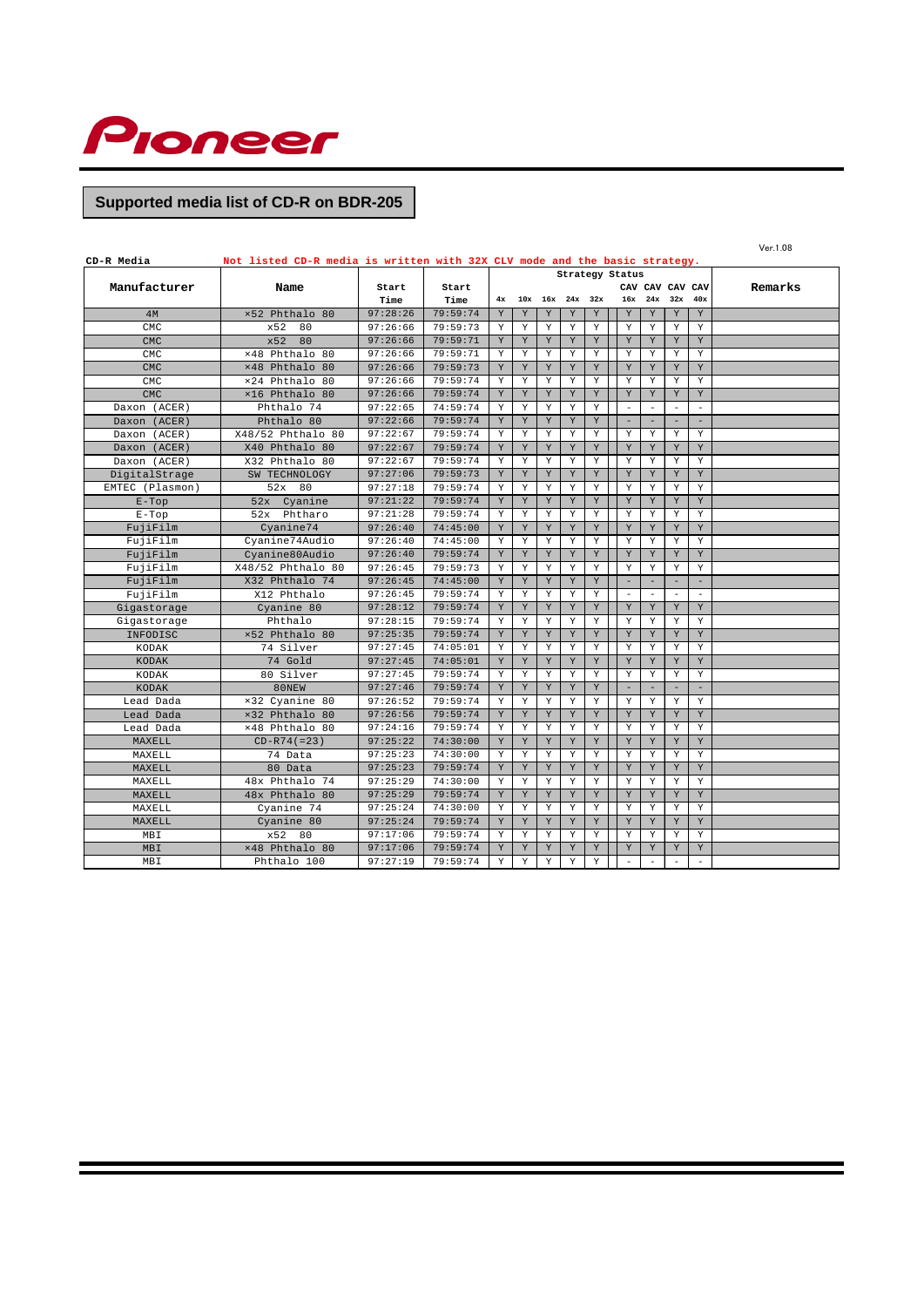

| CD-R Media      | Not listed CD-R media is written with 32X CLV mode and the basic strategy. |          |          |             |                 |   |                 |         |                          |                          |                          |                          | Ver.1.08 |
|-----------------|----------------------------------------------------------------------------|----------|----------|-------------|-----------------|---|-----------------|---------|--------------------------|--------------------------|--------------------------|--------------------------|----------|
|                 |                                                                            |          |          |             |                 |   |                 |         | Strategy Status          |                          |                          |                          |          |
| Manufacturer    | Name                                                                       | Start    | Start    |             | CAV CAV CAV CAV |   |                 |         |                          |                          |                          |                          | Remarks  |
|                 |                                                                            | Time     | Time     | 4x          |                 |   | 10x 16x 24x 32x |         | 16x                      |                          | $24x$ $32x$              | 40x                      |          |
| MCC(MITSUBISHI) | Supper-Azo 80                                                              | 97:15:21 | 79:59:74 | Y           | Y               | Y | Y               | Y       | Y                        | Y                        | Y                        | Y                        |          |
| MCC(MITSUBISHI) | Supper-Azo 74                                                              | 97:34:21 | 74:43:00 | Y           | Υ               | Y | Y               | Y       | Y                        | Y                        | Y                        | Y                        |          |
| MCC(MITSUBISHI) | Super-Azo HG80                                                             | 97:34:22 | 79:59:74 | Y           | Y               | Y | Y               | Y       | Y                        | Y                        | Y                        | Y                        |          |
| MCC(MITSUBISHI) | 48x SONIC-Azo 80                                                           | 97:34:23 | 79:59:73 | Y           | Y               | Υ | Υ               | Y       | $\mathbf Y$              | Υ                        | Y                        | Y                        |          |
| MCC(MITSUBISHI) | Supper-Azo HGX80                                                           | 97:34:23 | 79:59:74 | Y           | Y               | Y | Y               | Y       | Y                        | Y                        | Y                        | Y                        |          |
| MCI(MITSUI)     | CDRG74MG                                                                   | 97:27:55 | 74:05:10 | Y           | Y               | Y | Y               | Y       | Y                        | Y                        | Y                        | Y                        |          |
| MCI(MITSUI)     | CDRG80MG                                                                   | 97:27:55 | 79:59:74 | Y           | Y               | Y | Y               | Y       | Y                        | Y                        | Y                        | Y                        |          |
| MCI(MITSUI)     | MJCDRG80MG                                                                 | 97:27:55 | 79:59:74 | Y           | Y               | Y | Y               | Y       | Y                        | Y                        | Y                        | Y                        |          |
| MCI(MITSUI)     | x24 Phthalo 74                                                             | 97:27:56 | 74:05:11 | Y           | $\mathbf Y$     | Y | $\mathbf Y$     | Y       | $\mathbf Y$              | $\mathbf Y$              | $\mathbf Y$              | $\overline{\phantom{a}}$ |          |
| MCI(MITSUI)     | X24 Phthalo 80                                                             | 97:27:56 | 79:59:74 | Y           | Y               | Y | Y               | Y       | Y                        | Y                        | Y                        | $\equiv$                 |          |
| MCI(MITSUI)     | X40 Phthalo 80                                                             | 97:27:58 | 79:59:74 | Y           | Y               | Y | $\mathbf Y$     | Y       | Y                        | $\mathbf Y$              | Y                        | Y                        |          |
| MCI(MITSUI)     | MTCDR63G                                                                   | 97:48:55 | 63:04:00 | Y           | Y               | Y | Y               | Y       | $\overline{\phantom{a}}$ | $\sim$                   | $\sim$                   | $\equiv$                 |          |
| NAN-YA Plastics | Ever Media                                                                 | 97:15:37 | 79:59:74 | Y           | Y               | Y | Y               | Y       | Y                        | Y                        | Y                        | $\overline{\phantom{a}}$ |          |
| PRINCO          | $CDR-74$                                                                   | 97:27:28 | 74:50:01 | Y           | Υ               | Υ | Υ               | Y       | Y                        | Y                        | Υ                        | Υ                        |          |
| PRINCO          | $CDR-80$                                                                   | 97:27:28 | 79:59:74 | Y           | $\mathbf Y$     | Y | $\mathbf Y$     | Y       | Y                        | $\mathbf Y$              | $\mathbf Y$              | Y                        |          |
| PRODISC         | 74                                                                         | 97:32:19 | 74:30:00 | Y           | Y               | Y | Y               | Y       | Y                        | Y                        | Y                        | Y                        |          |
| PRODISC         | 74Audio                                                                    | 97:32:19 | 74:30:00 | Y           | Y               | Y | Y               | Y       | Y                        | Y                        | Y                        | Y                        |          |
| PRODISC         | ×52 Phthalo 80                                                             | 97:32:19 | 79:59:71 | Y           | Y               | Y | Y               | Y       | Y                        | Y                        | Y                        | Y                        |          |
| PRODISC         | ×48 Phthalo 80                                                             | 97:32:19 | 79:59:72 | $\mathbf Y$ | $\mathbf Y$     | Y | $\mathbf Y$     | $\rm Y$ | $\mathbf Y$              | $\mathbf Y$              | Y                        | $\mathbf Y$              |          |
| PRODISC         | ×40 Phthalo 80                                                             | 97:32:19 | 79:59:73 | Y           | $\mathbf Y$     | Y | Y               | Y       | $\mathbf Y$              | $\mathbf Y$              | $\mathbf Y$              | Y                        |          |
| PRODISC         | ×24 Phthalo 80                                                             | 97:32:19 | 79:59:74 | Y           | Y               | Y | Y               | Y       | Y                        | Y                        | Y                        | Y                        |          |
| PRODISC         | 80                                                                         | 97:32:19 | 79:59:74 | Y           | Υ               | Y | Y               | Y       | Y                        | Y                        | Υ                        | Y                        |          |
| <b>PVC</b>      | $CDM-J74$                                                                  | 97:27:31 | 74:50:01 | Y           | Y               | Y | Y               | Y       | Y                        | Y                        | Y                        | $\equiv$                 |          |
| RICOH           | Type 74R-SG                                                                | 97:27:66 | 74:12:00 | $\mathbf Y$ | Y               | Y | Y               | Y       | $\overline{\phantom{a}}$ | $\equiv$                 | $\overline{\phantom{a}}$ | $\overline{\phantom{a}}$ |          |
| RICOH           | $\times$ 40/48 Phthalo 80                                                  | 97:27:66 | 79:59:71 | Y           | $\mathbf Y$     | Y | Y               | Y       | Y                        | $\mathbf Y$              | Y                        | Y                        |          |
| RICOH           | ×20 Phthalo 80                                                             | 97:27:66 | 79:59:74 | Y           | Y               | Y | Y               | Y       | $\bar{ }$                | $\overline{\phantom{a}}$ | $\overline{\phantom{a}}$ | $\equiv$                 |          |
| RICOH           | Type 80                                                                    | 97:27:66 | 79:59:74 | Y           | Y               | Y | Y               | Y       | $\qquad \qquad -$        |                          |                          | $\equiv$                 |          |
| RITEK           | G Type80                                                                   | 97:15:17 | 79:59:74 | Y           | $\mathbf Y$     | Y | Y               | Y       | Y                        | Y                        | Y                        | Y                        |          |
| <b>RITEK</b>    | H Type74                                                                   | 97:31:01 | 74:45:00 | Y           | $\mathbf Y$     | Y | Y               | Y       | Y                        | Y                        | Y                        | Y                        |          |
| RITEK           | G Type74                                                                   | 97:31:07 | 74:45:00 | Υ           | $\mathbf Y$     | Y | Y               | Y       | Y                        | Y                        | Y                        | Y                        |          |
| <b>RITEK</b>    | H Type80                                                                   | 97:15:11 | 79:59:74 | Y           | Y               | Y | Y               | Y       | Y                        | Y                        | Y                        | Y                        |          |
| RITEK           | S Type80                                                                   | 97:15:12 | 79:59:73 | Y           | Y               | Y | Y               | Y       | Y                        | Y                        | Y                        | Y                        |          |
| <b>RITEK</b>    | K Type80                                                                   | 97:15:12 | 79:59:74 | Y           | $\mathbf Y$     | Y | $\mathbf Y$     | Y       | $\equiv$                 |                          |                          | $\equiv$                 |          |
| RITEK           | 48x JS Type80                                                              | 97:15:17 | 79:59:70 | Y           | $\mathbf Y$     | Y | Y               | Y       | Y                        | Y                        | Y                        | Y                        |          |
| RITEK           | JS Type80                                                                  | 97:15:17 | 79:59:73 | Y           | $\mathbf Y$     | Y | $\mathbf Y$     | Y       | Y                        | $\mathbf Y$              | Y                        | Y                        |          |
| RITEK           | R Type80                                                                   | 97:15:18 | 74:45:00 | Y           | Υ               | Y | Y               | Y       | ÷                        | $\sim$                   | $\equiv$                 | $\sim$                   |          |
| <b>RITEK</b>    | S Type74                                                                   | 97:31:01 | 74:45:01 | Y           | Y               | Y | Y               | Y       | Y                        | Y                        | Y                        | Y                        |          |
| RITEK           | K Type74                                                                   | 97:31:02 | 74:45:00 | Y           | Y               | Υ | Y               | Y       | Y                        | Y                        | Υ                        | Υ                        |          |
| RITEK           | JS Type74                                                                  | 97:31:07 | 74:45:01 | Y           | $\mathbf Y$     | Y | $\mathbf Y$     | $\rm Y$ | $\mathbf Y$              | $\mathbf Y$              | $\mathbf Y$              | Y                        |          |
| RITEK           | JS Type74                                                                  | 97:31:07 | 74:45:02 | Y           | Y               | Y | Y               | Y       | $\mathbf Y$              | $\mathbf Y$              | Y                        | Y                        |          |
| <b>RITEK</b>    | R Type74                                                                   | 97:31:08 | 74:45:00 | Y           | Y               | Y | Y               | Y       | $\qquad \qquad -$        | $\overline{\phantom{a}}$ |                          | $\equiv$                 |          |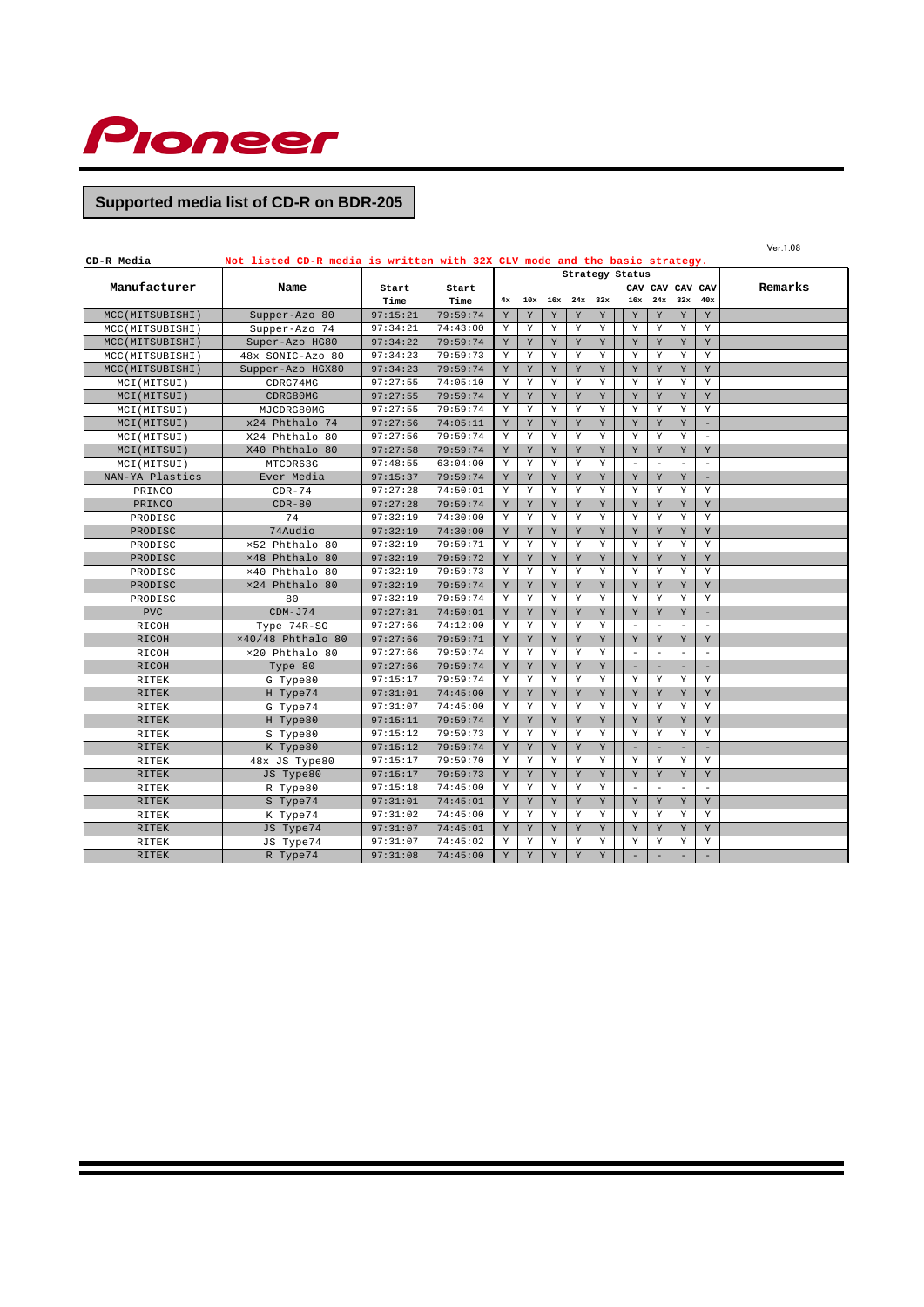

| CD-R Media      | Not listed CD-R media is written with 32X CLV mode and the basic strategy. |               |               |    |   |   |                 |   |                          |          |                          |                   | Ver.1.08 |
|-----------------|----------------------------------------------------------------------------|---------------|---------------|----|---|---|-----------------|---|--------------------------|----------|--------------------------|-------------------|----------|
| Strategy Status |                                                                            |               |               |    |   |   |                 |   |                          |          |                          |                   |          |
| Manufacturer    | Name                                                                       | Start<br>Time | Start<br>Time | 4x |   |   | 10x 16x 24x 32x |   |                          |          | 16x 24x 32x 40x          | CAV CAV CAV CAV   | Remarks  |
| <b>SKC</b>      | x52 Phthalo 80                                                             | 97:26:26      | 79:59:73      | Y  | Y | Y | Υ               | Y | Υ                        | Υ        | Y                        | Y                 |          |
| SKC             | x32 Phthalo 80                                                             | 97:26:26      | 79:59:74      | Y  | Y | Y | $\mathbf{v}$    | Y | $\equiv$                 | $\equiv$ | $\overline{\phantom{a}}$ | $\equiv$          |          |
| <b>SKC</b>      | Phthalo                                                                    | 97:26:26      | 79:59:74      | Y  | Y | Y | Y               | Y | $\overline{\phantom{0}}$ | $\equiv$ | $\overline{\phantom{0}}$ | $\equiv$          |          |
| SONY            | X32 Cyanine                                                                | 97:24:12      | 79:59:74      | Y  | Y | Y | Y               | Y | Y                        | Y        | Y                        | Y                 |          |
| SONY            | x40 Phthalo 80                                                             | 97:24:15      | 79:59:74      | Y  | Y | Y | Y               | Y | Y                        | Y        | Y                        | Y                 |          |
| SONY            | x48/52 Phthalo 80                                                          | 97:24:16      | 79:59:74      | Y  | Y | Y | Y               | Y | Y                        | Y        | Y                        | Y                 |          |
| SONY            | 74                                                                         | 97:24:11      | 74:43:00      | Y  | Y | Y | Y               | Y | Y                        | Y        | Y                        | Y                 |          |
| SONY            | 74Audio                                                                    | 97:24:11      | 74:43:00      | Y  | Y | Y | $\mathbf{v}$    | Y | Y                        | Y        | Y                        | Y                 |          |
| SONY            | 80                                                                         | 97:24:11      | 79:59:74      | Y  | Y | Y | Y               | Y | Y                        | Y        | Y                        | Y                 |          |
| TaiyoYuden      | 74P                                                                        | 97:24:01      | 74:43:00      | Y  | Y | Y | Y               | Y | Y                        | Y        | Y                        | Y                 |          |
| TaiyoYuden      | X40NEW                                                                     | 97:24:01      | 74:43:02      | Y  | Y | Y | Y               | Y | Y                        | Y        | Y                        | Y                 |          |
| TaiyoYuden      | 74X                                                                        | 97:24:01      | 74:43:01      | Y  | Y | Y | Y               | Y | Y                        | Y        | Y                        | Y                 |          |
| TaiyoYuden      | X40NEW                                                                     | 97:24:01      | 79:59:72      | Y  | Y | Y | Y               | Y | Y                        | Y        | Y                        | Y                 |          |
| TaiyoYuden      | 32x 80X                                                                    | 97:24:01      | 79:59:73      | Y  | Y | Y | Y               | Y | Y                        | Y        | Y                        | Y                 |          |
| TaiyoYuden      | 80P                                                                        | 97:24:01      | 79:59:74      | Y  | Y | Y | Y               | Y | Y                        | Y        | Y                        | Y                 |          |
| <b>TDK</b>      | $CD - R80(15)$                                                             | 97:15:00      | 79:59:74      | Y  | Y | Y | Y               | Y | Y                        | Y        | Y                        |                   |          |
| <b>TDK</b>      | X40 Phthalo 90                                                             | 97:15:05      | 91:01:48      | Y  | Y | Y | Y               | Y | Y                        | Y        | Y                        | Y                 |          |
| TDK             | X48/52 Phthalo 80                                                          | 97:15:05      | 79:59:74      | Y  | Y | Y | Y               | Y | Y                        | Y        | Y                        | Y                 |          |
| TDK             | $CD - R80(25)$                                                             | 97:25:00      | 79:59:74      | Y  | Y | Y | Y               | Y | Y                        | Y        | Y                        | ÷                 |          |
| <b>TDK</b>      | $CD-R74$                                                                   | 97:32:00      | 74:59:00      | Y  | Y | Y | Y               | Y | Y                        | Y        | Y                        | $\qquad \qquad -$ |          |
| TDK             | X48 Phthalo 74                                                             | 97:32:05      | 74:59:00      | Y  | Y | Y | Y               | Y | Y                        | Y        | Y                        | Y                 |          |
| TDK             | Cyanine 80                                                                 | 97:15:01      | 79:59:74      | Y  | Y | Y | Y               | Y | Y                        | Y        | Y                        | Y                 |          |
| TDK             | Cyanine 74                                                                 | 97:32:01      | 74:59:00      | Y  | Y | Y | Y               | Y | Y                        | Y        | Y                        | Y                 |          |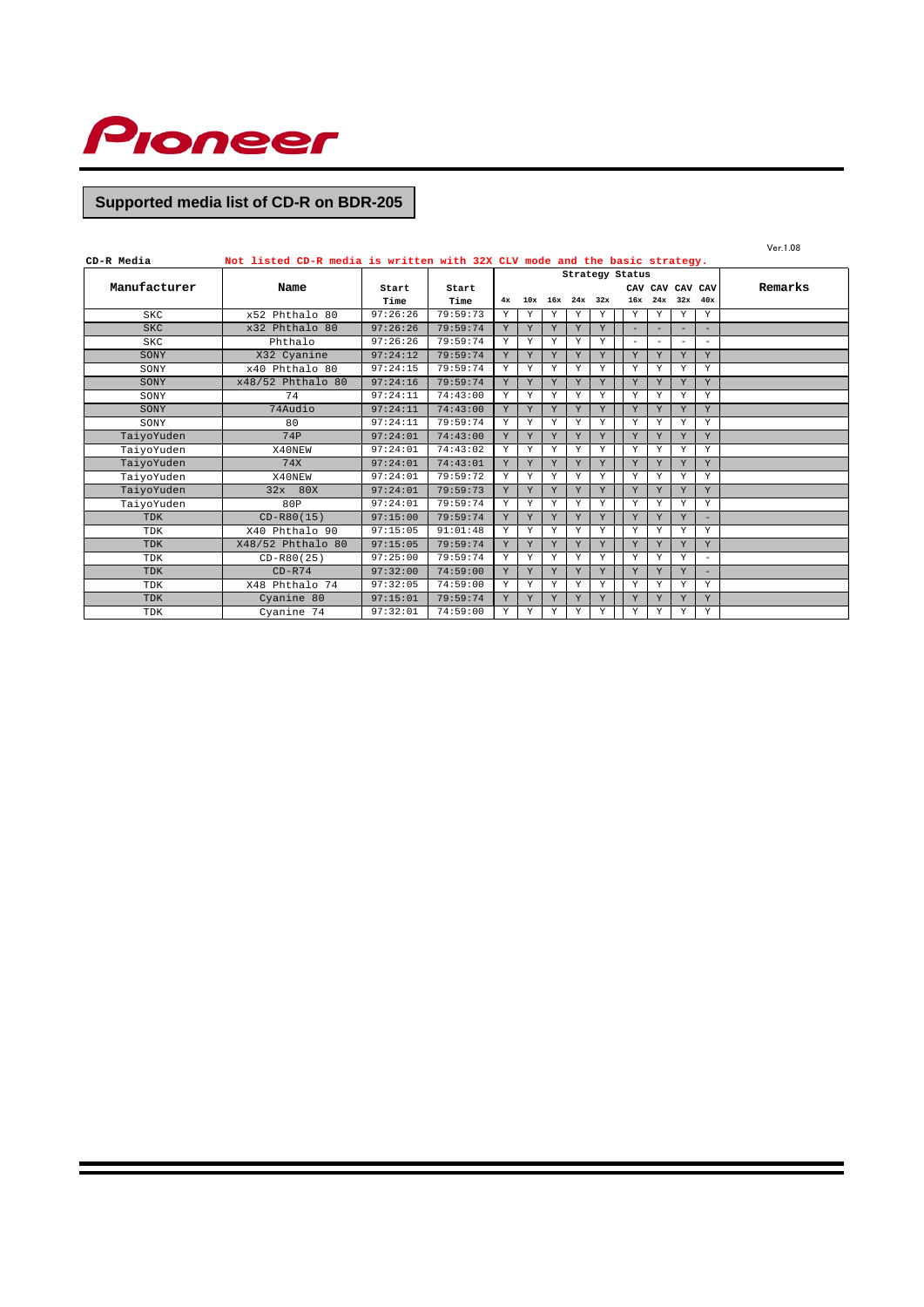

Ver.1.08

|  |  | $CD-RW: Normal Speed (4X)$ |  |  |
|--|--|----------------------------|--|--|
|--|--|----------------------------|--|--|

| Manufacturer          | Capacity       | Lead In       | Lead Out      |    |                          |                          |                          |                          | Remarks |
|-----------------------|----------------|---------------|---------------|----|--------------------------|--------------------------|--------------------------|--------------------------|---------|
|                       | (min)<br>/(MB) | Start<br>Time | Start<br>Time | 4x | Strategy Status          |                          | 10x 16x 24x 32x          |                          |         |
| <b>RICOH</b>          |                | 97:27:00      | 74:12:00      | Y  | -                        |                          |                          | $\overline{\phantom{0}}$ |         |
| MCC                   | 74/650         | 97:34:22      | 74:43:00      | Y  | $\overline{\phantom{0}}$ | -                        | $\overline{\phantom{0}}$ | $\overline{\phantom{a}}$ |         |
| <b>MCC</b>            | 80/700         | 97:34:22      | 79:59:74      | Y  |                          |                          |                          | $\overline{\phantom{0}}$ |         |
| SONY                  |                | 97:26:51      | 79:59:74      | Y  | $\qquad \qquad -$        | $\overline{\phantom{0}}$ | $\overline{\phantom{a}}$ | $\overline{\phantom{a}}$ |         |
| <b>RITEK</b>          | 80/700         | 97:10:00      | 79:59:74      | Y  | $\overline{\phantom{0}}$ |                          |                          | $\overline{\phantom{0}}$ |         |
| RITEK                 |                | 97:27:10      | 74:41:00      | Y  | $\overline{\phantom{0}}$ |                          | $\overline{\phantom{0}}$ | $\overline{\phantom{a}}$ |         |
| <b>CMC</b>            | 80/700         | 97:26:65      | 79:59:74      | Y  | -                        | -                        | $\overline{\phantom{0}}$ | $\overline{\phantom{0}}$ |         |
| <b>CMC</b>            | 74/650         | 97:26:65      | 75:00:00      | Y  | $\overline{\phantom{0}}$ | -                        |                          | $\overline{\phantom{a}}$ |         |
| DAXON (ACER)          |                | 97:22:60      | 74:41:50      | Y  | Ξ.                       |                          | $\overline{\phantom{0}}$ | $\overline{\phantom{0}}$ |         |
| Prodisc               | 80/700         | 97:32:11      | 79:59:74      | Y  | $\equiv$                 | $\overline{\phantom{0}}$ | $\overline{\phantom{a}}$ | $\overline{\phantom{0}}$ |         |
| Gigastorage           |                | 97:28:15      | 79:59:74      | Y  |                          |                          |                          | $\overline{\phantom{0}}$ |         |
| <b>SKC</b>            |                | 97:26:20      | 74:59:73      | Y  | $\overline{\phantom{0}}$ |                          |                          | $\overline{\phantom{0}}$ |         |
| LEAD DATA             |                | 97:26:50      | 79:59:74      | Y  | $\equiv$                 |                          | -                        | $\overline{\phantom{0}}$ |         |
| PRINCO                |                | 97:27:21      | 79:59:74      | Y  | $\overline{\phantom{0}}$ | $\overline{\phantom{0}}$ |                          | $\overline{\phantom{a}}$ |         |
| Moser Baer            |                | 97:17:00      | 79:59:74      | Y  | Ξ.                       |                          |                          | $\overline{\phantom{0}}$ |         |
| Infodisc (Memolex)    | 80/700         | 97:25:30      | 79:59:74      | Y  |                          | -                        | $\overline{\phantom{0}}$ | $\overline{\phantom{0}}$ |         |
| Infodisc<br>(Memolex) | 74/650         | 97:25:30      | 74:41:47      | Y  | -                        | -                        | -                        | $\overline{\phantom{0}}$ |         |

## **CD-RW : High Speed (4X--10X)**

|                   | Capacity | Lead In  | Lead Out |    |                 |                          |                          |                          |         |
|-------------------|----------|----------|----------|----|-----------------|--------------------------|--------------------------|--------------------------|---------|
| Manufacturer      | (min)    | Start    | Start    |    | Strategy Status |                          |                          |                          | Remarks |
|                   | /(MB)    | Time     | Time     | 4x | 10x             |                          | $16x$ $24x$ $32x$        |                          |         |
| <b>RICOH</b>      | 74/650   | 97:27:00 | 74:12:00 | Y  | Y               |                          |                          | -                        |         |
| MCC               | 74/650   | 97:34:23 | 74:43:00 | Y  | Y               | $\overline{\phantom{0}}$ | $\overline{\phantom{a}}$ | $\overline{\phantom{0}}$ |         |
| <b>MCC</b>        | 80/700   | 97:34:23 | 79:59:74 | Y  | Y               | Ξ.                       | $\overline{\phantom{0}}$ | -                        |         |
| SONY              |          | 97:27:00 | 74:12:00 | Y  | Y               | $\overline{\phantom{0}}$ | $\overline{\phantom{a}}$ | $\overline{\phantom{0}}$ |         |
| SONY              |          | 97:34:23 | 74:43:00 | Y  | Y               |                          |                          |                          |         |
| RITEK / (TDK)     | 80/700   | 97:10:00 | 79:59:74 | Y  | Υ               | Ξ.                       | $\overline{\phantom{0}}$ | $\overline{a}$           |         |
| <b>RITEK</b>      |          | 97:27:10 | 74:41:00 | Y  | Y               |                          |                          | -                        |         |
| <b>CMC</b>        | 80/700   | 97:26:65 | 79:59:74 | Y  | Y               | $\overline{\phantom{0}}$ | $\overline{\phantom{a}}$ | $\overline{a}$           |         |
| <b>CMC</b>        |          | 97:26:65 | 75:00:00 | Y  | Y               |                          |                          | -                        |         |
| DAXON (ACER)      |          | 97:22:60 | 74:41:50 | Y  | Υ               | $\overline{\phantom{0}}$ | $\overline{\phantom{a}}$ | $\overline{\phantom{0}}$ |         |
| DAXON (ACER)      |          | 97:22:62 |          | Y  | Y               |                          |                          | -                        |         |
| Imation           |          | 97:24:15 | 74:30:00 | Y  | Y               | $\overline{\phantom{0}}$ | $\overline{\phantom{0}}$ | $\overline{a}$           |         |
| Prodisc           | 80/700   | 97:32:12 | 79:59:74 | Y  | Y               |                          |                          | -                        |         |
| Gigastorage       |          | 97:28:15 | 74:12:00 | Y  | Υ               | $\overline{\phantom{0}}$ | $\overline{\phantom{a}}$ | $\overline{a}$           |         |
| <b>SKC</b>        |          | 97:26:21 | 74:59:73 | Y  | Y               | -                        | $\overline{\phantom{0}}$ | -                        |         |
| LEAD DATA         | 80/700   | 97:26:51 | 79:59:74 | Y  | Y               | $\overline{\phantom{0}}$ | $\overline{\phantom{0}}$ | $\overline{\phantom{0}}$ |         |
| Moser Baer        | 80/700   | 97:17:01 | 79:59:74 | Y  | Y               |                          | $\overline{\phantom{0}}$ | -                        |         |
| Infodisc(memolex) | 80/700   | 97:25:30 | 79:59:73 | Y  | Y               |                          |                          | $\overline{\phantom{0}}$ |         |